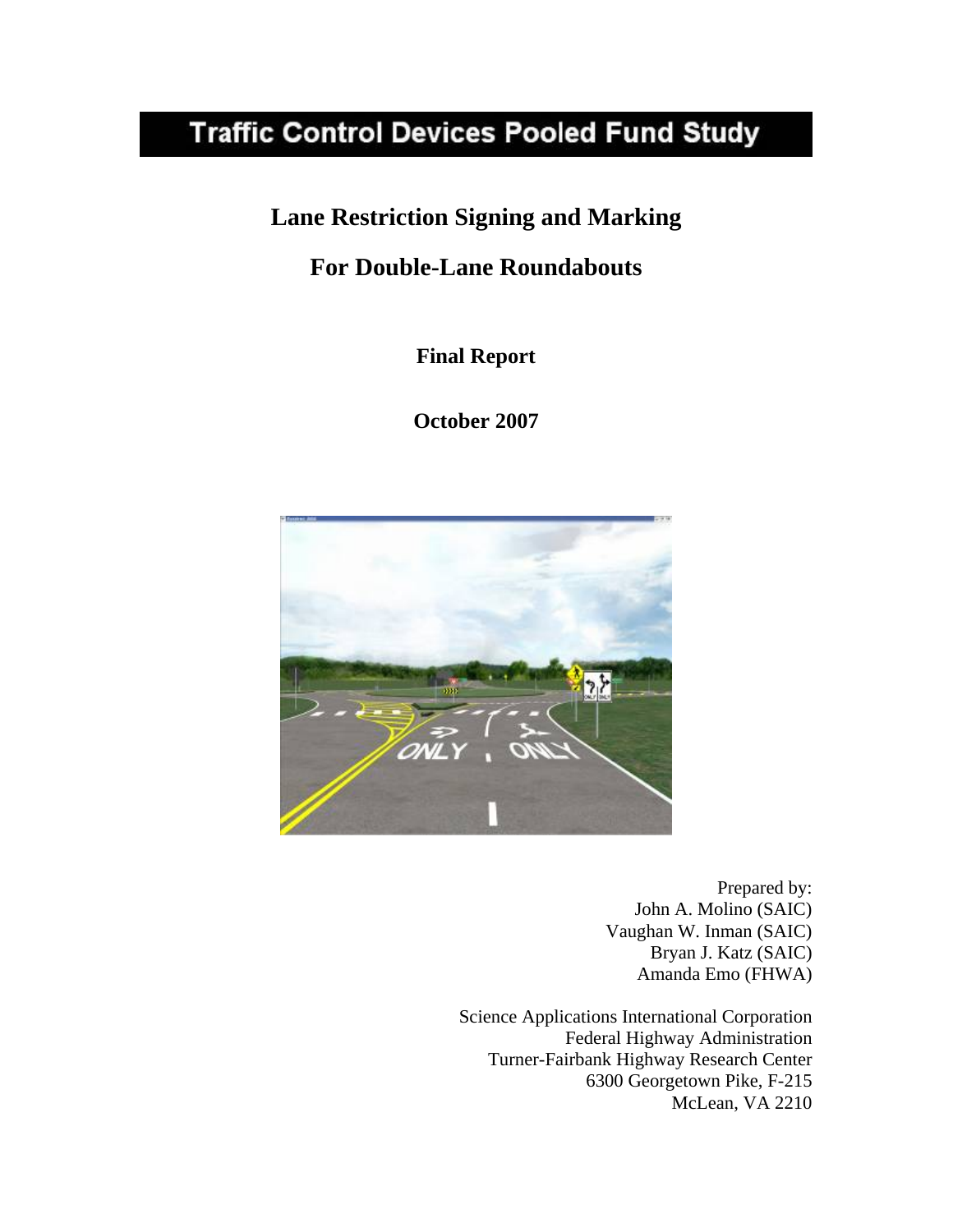This research project was sponsored by the Traffic Control Devices Pooled Fund Study, TPF-5(065). Members of the Pooled Fund Study Panel are:

Gerry Meis, California Department of Transportation Mark Wilson, Florida Department of Transportation Kathy Bailey, Georgia Department of Transportation Larry Gregg, Illinois Department of Transportation Tim Crouch, Iowa Department of Transportation Steven Buckley, Kansas Department of Transportation John Smith, Mississippi Department of Transportation Julie Stotlemeyer, Missouri Department of Transportation Randy Peters, Nebraska Department of Transportation David Partee, Nevada Department of Transportation William Lambert, New Hampshire Department of Transportation Patricia Ott, New Jersey Department of Transportation Doug Bartlett, New Jersey Department of Transportation David Woodin, New York Department of Transportation Ron King, North Carolina Department of Transportation Glenn Rowe, Pennsylvania Department of Transportation Don Turner, South Carolina Department of Transportation Doug Skowronek, Texas Department of Transportation Tom Notbohm, Wisconsin Department of Transportation Roger Wentz, American Traffic Safety Services Association (ATSSA) Lee Billingsley, Broward County, Florida Department of Transportation John Fisher, City of Los Angeles Department of Transportation

Guan Xu, Federal Highway Administration, Office of Safety John Seabrook, Federal Highway Administration, Office of Program Development Scott Wainwright, Federal Highway Administration, Office of Operations Thomas Granda, Federal Highway Administration, Office of Safety R&D Bryan Katz, Science Applications International Corporation

The objective of the Traffic Control Devices Pooled Fund Study (TCD PFS) is to assemble a group composed of State and local agencies, appropriate organizations and the FHWA to 1) establish a systematic procedure to select, test, and evaluate approaches to novel TCD concepts as well as incorporation of results into the MUTCD; 2) select novel TCD approaches to test and evaluate; 3) determine methods of evaluation for novel TCD approaches; 4) initiate and monitor projects intended to address evaluation of the novel TCDs; 5) disseminate results; and 6) assist MUTCD incorporation and implementation of results.

To join the TCD PFS, or for more information about the TCD PFS

- Contact Thomas Granda at (202) 493-3365 or Scott Wainwright (202) 366-0857
- Visit www.pooledfund.org and search for study # TPF-5(065).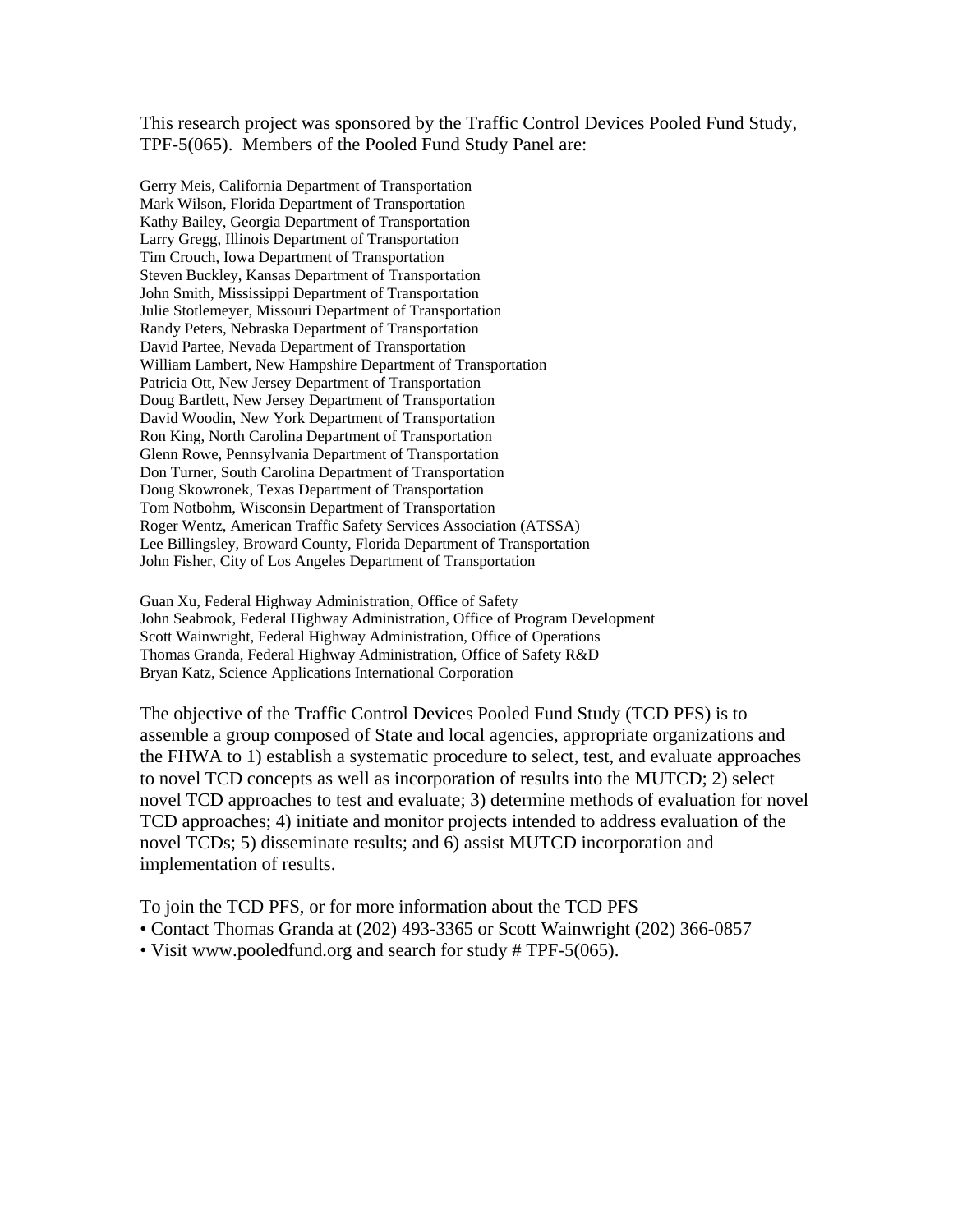#### **EXECUTIVE SUMMARY**

A previous Federal Highway Administration (FHWA) study indicated that many drivers do not properly interpret lane restriction pavement markings at roundabouts. In that study traditional lane restriction markings had almost no influence on drivers' choice of lane on the approach to a double-lane roundabout. The present study investigated the effectiveness of different entry lane restriction signing and pavement marking schemes for double-lane roundabouts. Five signing and marking schemes were investigated:

- 1. Traditional Arrow signs and markings
- 2. Fishhook Arrows signs and markings
- 3. Traditional Arrow signs and markings with clarifying wording
- 4. Fishhook Arrow signs and markings with clarifying wording
- 5. Destination Lane Restriction sign with no lane restriction pavement markings.

The study was conducted in the FHWA Highway Driving Simulator. Ninety research participants were assigned to one of five groups, with 18 research participants in each group. Each of the five signing and marking schemes was assigned to one of these groups. Each participant drove through 18 simulated roundabouts that were signed and marked in accordance with the appropriate scheme. The entry lane used was recorded. After driving the 18 roundabouts, each participant passively viewed the same 18 roundabouts in a different order and reported his/her understanding of the meaning of the entry lane restrictions. Finally each participant rated the "workability" of each of the 5 schemes.

The results of the simulation experiment showed that the participants chose the correct roundabout entry lane between 89 and 91 percent, and this percentage did not vary significantly among signing and marking schemes. The passive viewing experiment revealed that, across all schemes, the participants correctly comprehended the right and left lane options about 90 percent of the time. However, the participants often did not understand markings that allowed them to use either entry lane: when "either lane" was the correct choice, that choice was selected only 44 percent of the time. This relatively poor performance was characteristic of all 5 signing and marking schemes (range from 39 to 48 percent correct). When the participants rated the "workability" of the 5 schemes, all were rated in the "might work" region, and no scheme was judged to be more workable than any other. No participant attempted to drive around the circulatory roadway in the wrong direction under any of the 5 signing and marking schemes. There was a 66-percent overall bias toward choosing the right entry lane. The single diagrammatic navigational sign before each roundabout performed very well, resulting in a correct exit choice 99 percent of the time.

In summary, all 5 of the entry lane restriction signing and marking schemes performed equally well in terms of driver compliance, with no meaningful differences among them. Furthermore, under no scheme did any participant attempt to drive around the circulatory roadway in the wrong direction. However, the research participants did not comprehend very well the concept of "either lane" being available as a roundabout entry choice.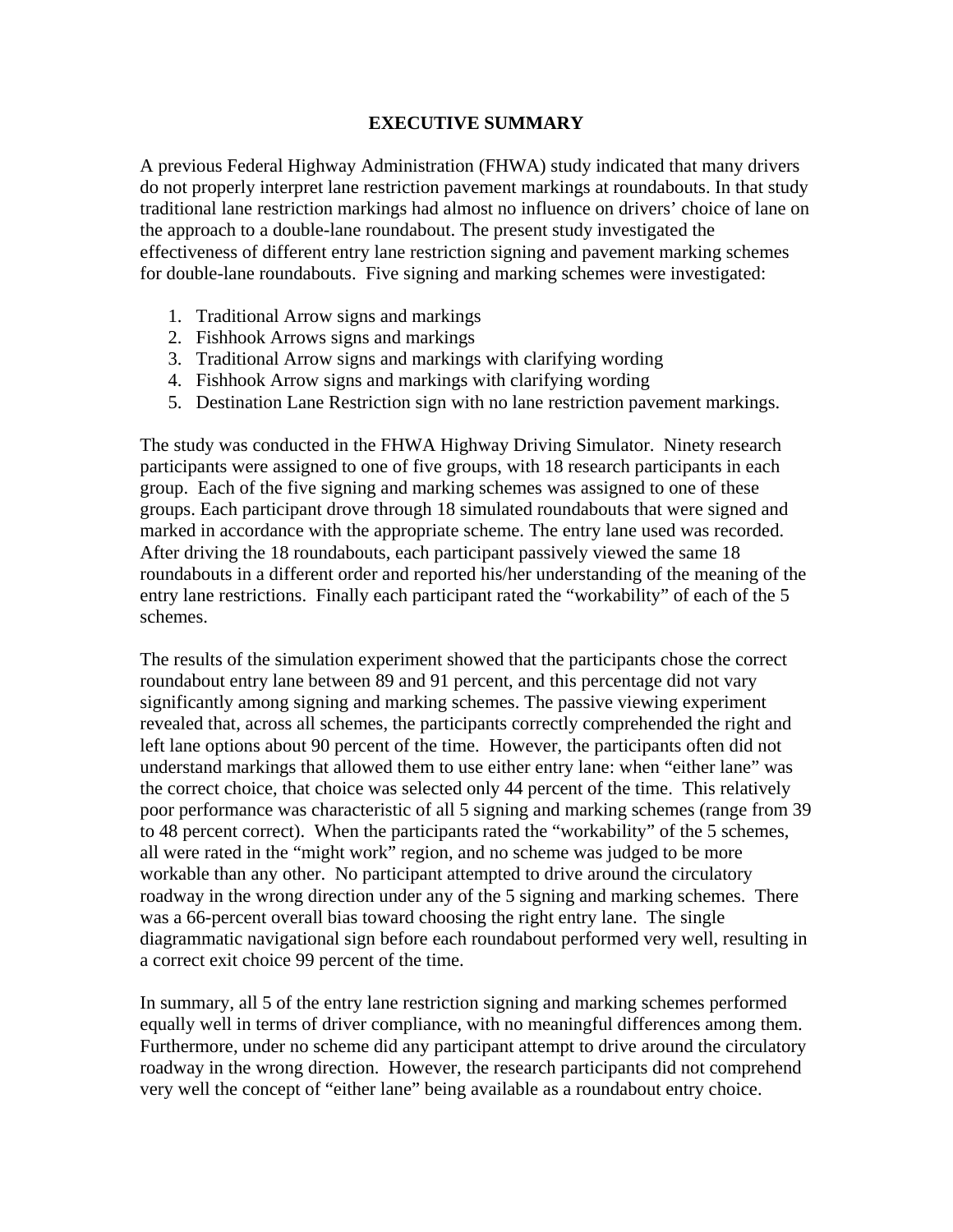## **Table of Contents**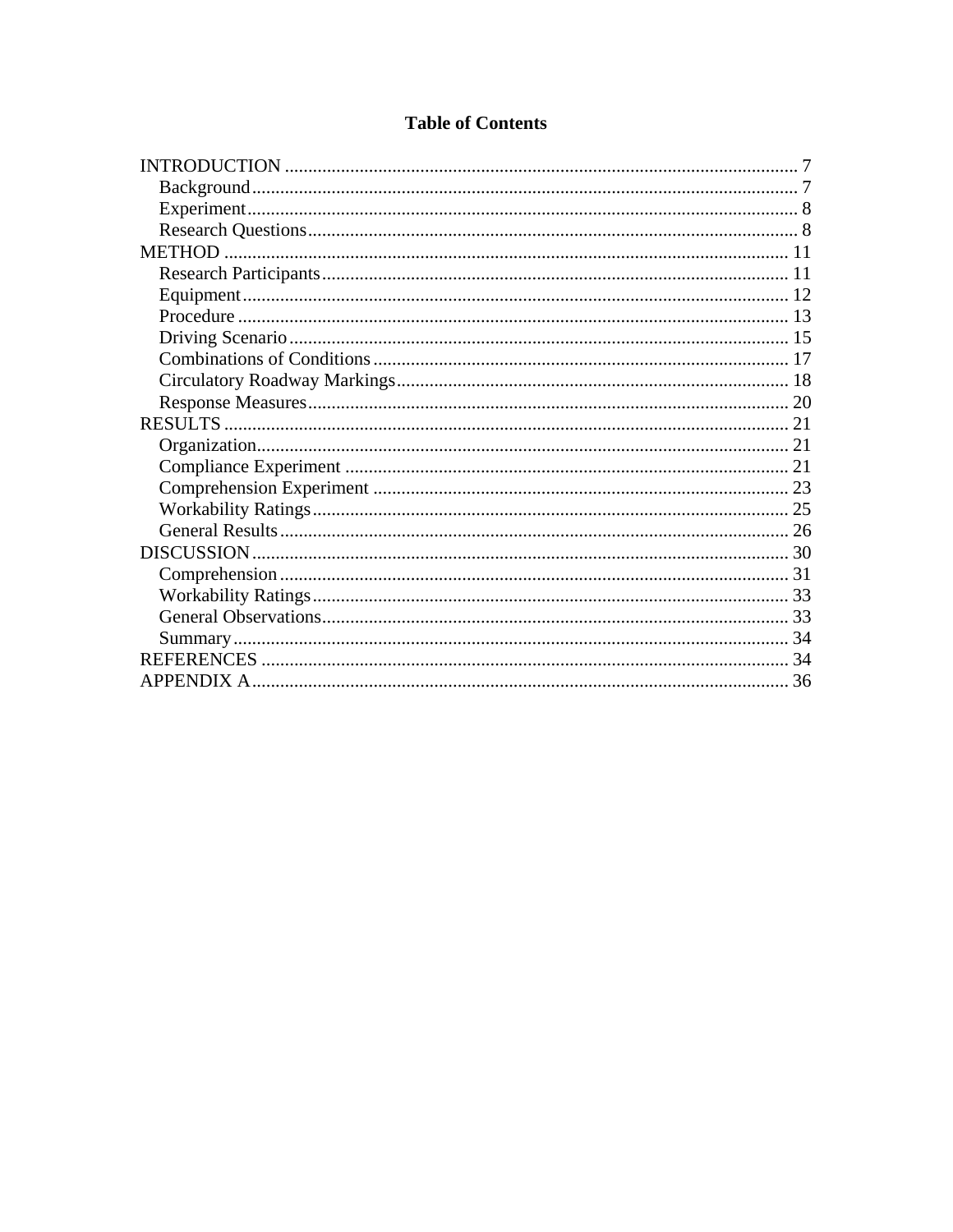## **List of Figures and Tables**

| Figure 1: Example of Traditional Arrows Scheme (TA) – Type A Lane       |     |
|-------------------------------------------------------------------------|-----|
|                                                                         |     |
| Figure 2: Example of Fishhook Arrows Scheme (FA) – Type B Lane          |     |
|                                                                         |     |
| Figure 3: Example of Traditional Arrows with Words Scheme (TAW) –       |     |
|                                                                         |     |
| Figure 4: Example of Fishhook Arrows with Words Scheme (FAW) –          |     |
| Type D Lane Restrictions                                                | .12 |
| Figure 5: Example of Destination Lane Restriction Scheme (DLR) – Type   |     |
|                                                                         | 13  |
| Figure 6: Example of Control Condition (No Signs or Markings) – Type F  |     |
|                                                                         |     |
| Figure 7: Example of Diagrammatic Navigation Sign at 541 Feet From      |     |
|                                                                         |     |
| Figure 8: Roundabout Warning Sign at 541 Feet From Yield Line 17        |     |
| Figure 9: Example of Distal Lane Restriction Signing and Marking at 267 |     |
| Feet From Yield Line.                                                   |     |
|                                                                         |     |
|                                                                         |     |

| Table 4. Percent Correct and Chi-square for Comprehension Experiment   |     |
|------------------------------------------------------------------------|-----|
|                                                                        |     |
|                                                                        | .26 |
|                                                                        | .27 |
| Table 8. Percentage of Entry Lane Use when Left Lane was Designated28  |     |
|                                                                        |     |
| Table 10. Percent of Entry Lane Use when the Right Lane was Designated |     |
| for Right or Right and Through Movements and the                       |     |
|                                                                        | .29 |
|                                                                        | .29 |
|                                                                        | .30 |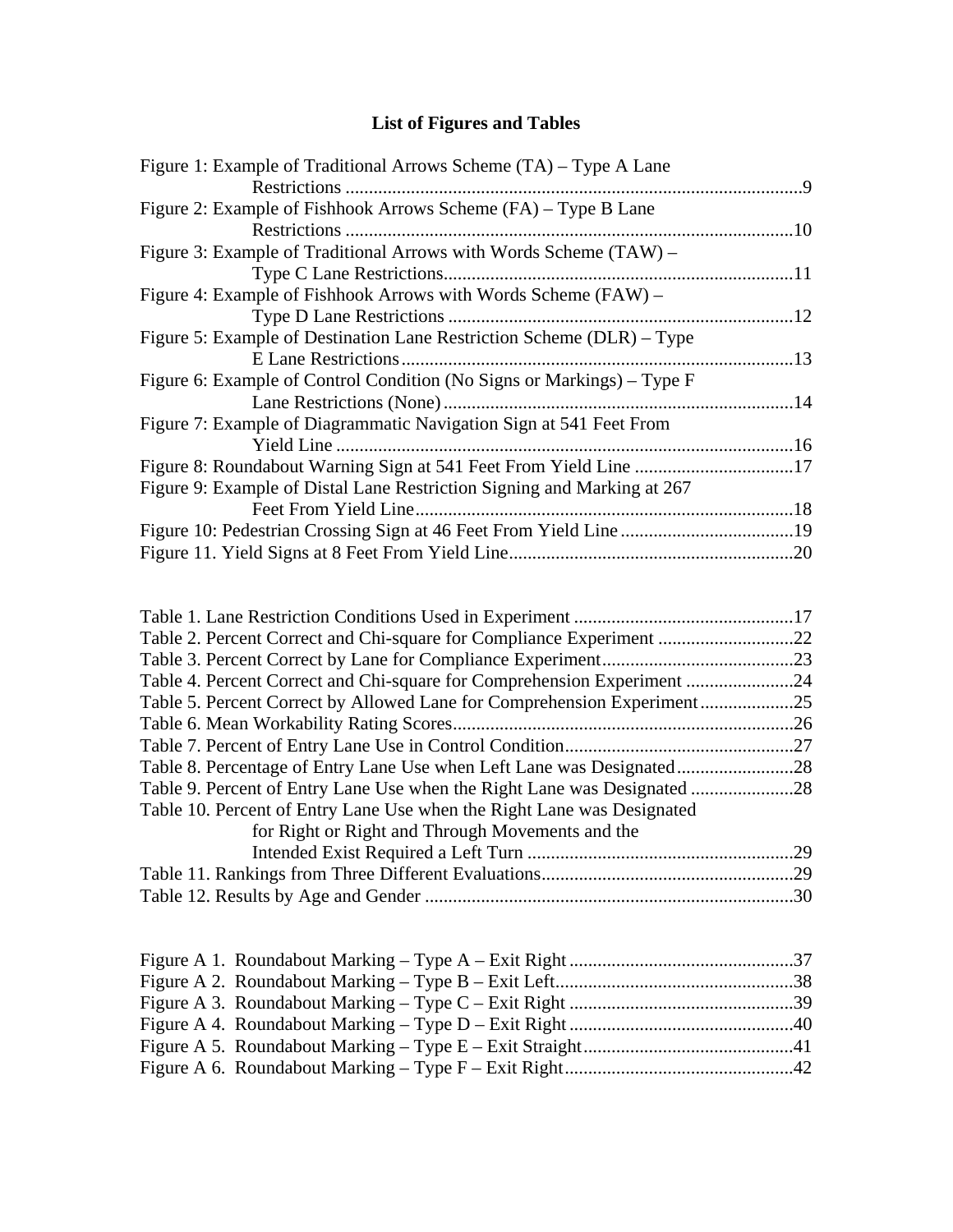#### **ACKNOWLEDGEMENTS**

The FHWA sponsored this work through the Traffic Control Devices (TCD) Consortium Pooled Fund Study (PFS). The primary contractor was Science Applications International Corporation (SAIC). Many people contributed to the success of this study. The authors wish to acknowledge the assistance of a small but significant portion of these contributors. Tiana Petit, Nicole Fowler and Jason Kennedy of SAIC recruited and ran the research participants in the simulator. They were assisted by Vernese Edghill, Wanda Parham and Nicole Branch from Howard University. Megan Pavlock (SAIC) contributed bibliographic assistance. Jason Williams, Peter Chao, Mike Baumgartner, Barry Wallick and Ryan Cartwright, of AAI Services, Inc., created the driving scenarios. Scott Wainwright, Hari Kalla, and Joe Bared, all from FHWA, offered valuable advice. Thomas Granda (FHWA), Joe Moyer (FHWA), Stephen Fleger (SAIC) and Barry Wallick (AAI) managed the contracts under which the work was performed.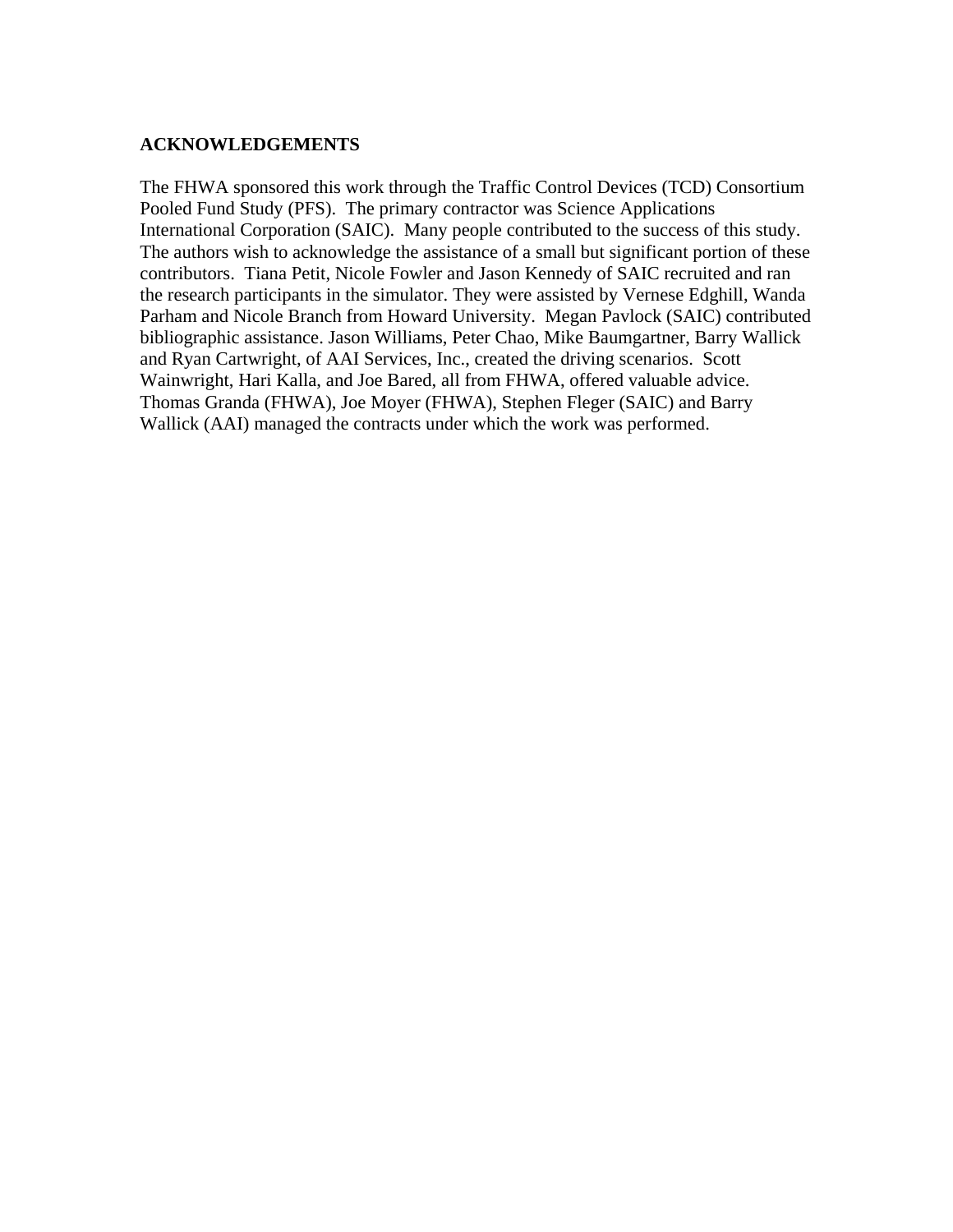#### **INTRODUCTION**

#### **Background**

The objective of this effort was to investigate lane restriction signing and marking for double-lane roundabouts to support recommendations to the Federal Highway Administration (FHWA) Manual on Uniform Traffic Control Devices (MUTCD) Team as well as to the National Committee on Uniform Traffic Control Devices (NCUTCD). A simulator experiment was conducted to evaluate several different signing and marking schemes from three different perspectives. The study was directed towards the development of consistent and effective design guidance for the signing and marking of roundabouts.

A previous FHWA Traffic Control Device (TCD) Pooled Fund Study (PFS) project, entitled "Navigation Signing for Roundabouts," indicated that many drivers do not properly interpret lane restriction pavement markings at roundabouts (Katz et al., 2004). In that study traditional lane restriction markings had almost no influence on drivers' choice of lane on the approach to a double-lane roundabout. Furthermore, a number of participants in that study indicated that the arrows incorrectly directed drivers to proceed clockwise around the circular path. Additional anecdotal evidence indicated that drivers were confused by the lane restriction pavement markings and tended to ignore them. Where operational and safety considerations result in the desire to restrict lane use in double-lane roundabouts, agencies need a method of indicating the restrictions that is: (1) understood by drivers; (2) achieves a high rate of compliance, and (3) is uniform nationwide.

Aside from the above mentioned TCD PFS research, there is little published research that addresses lane restriction signing and marking at double-lane roundabouts in the US. Some British research explored the effectiveness of multi approach lane arrow markings and spiral lane markings inside the circulatory roadway portion of the roundabout (Brown, 1995). Australian guidance suggests that entry lane directional arrows are not generally necessary in single- and double-lane roundabouts (AUSTROADS, 1993). Earlier U.S. guidance suggests some instances where lane use control signs and markings may be useful (Robinson et al., 2000). More complete U.S. guidance may be found in proposed updates to the MUTCD concerning roundabout signing and marking (NCUTCD, 2006). The NCUTCD has proposed using traditional lane control markings with an option for a "Fishhook" style marking. Markings may be used with or without lane restriction signing. Some jurisdictions merely suggest lane usage by placing restriction-like symbols within approach warning signs. New York has received permission from the FHWA to experimentally use Fishhook arrows in conjunction with Fishhook lane restrictions signage (McElroy, 2005). These novel symbols have been implemented in a number of roundabouts in New York. An Arizona case study includes design guidelines which show how to implement the Fishhook arrows in certain situations (Lee, et al., 2003).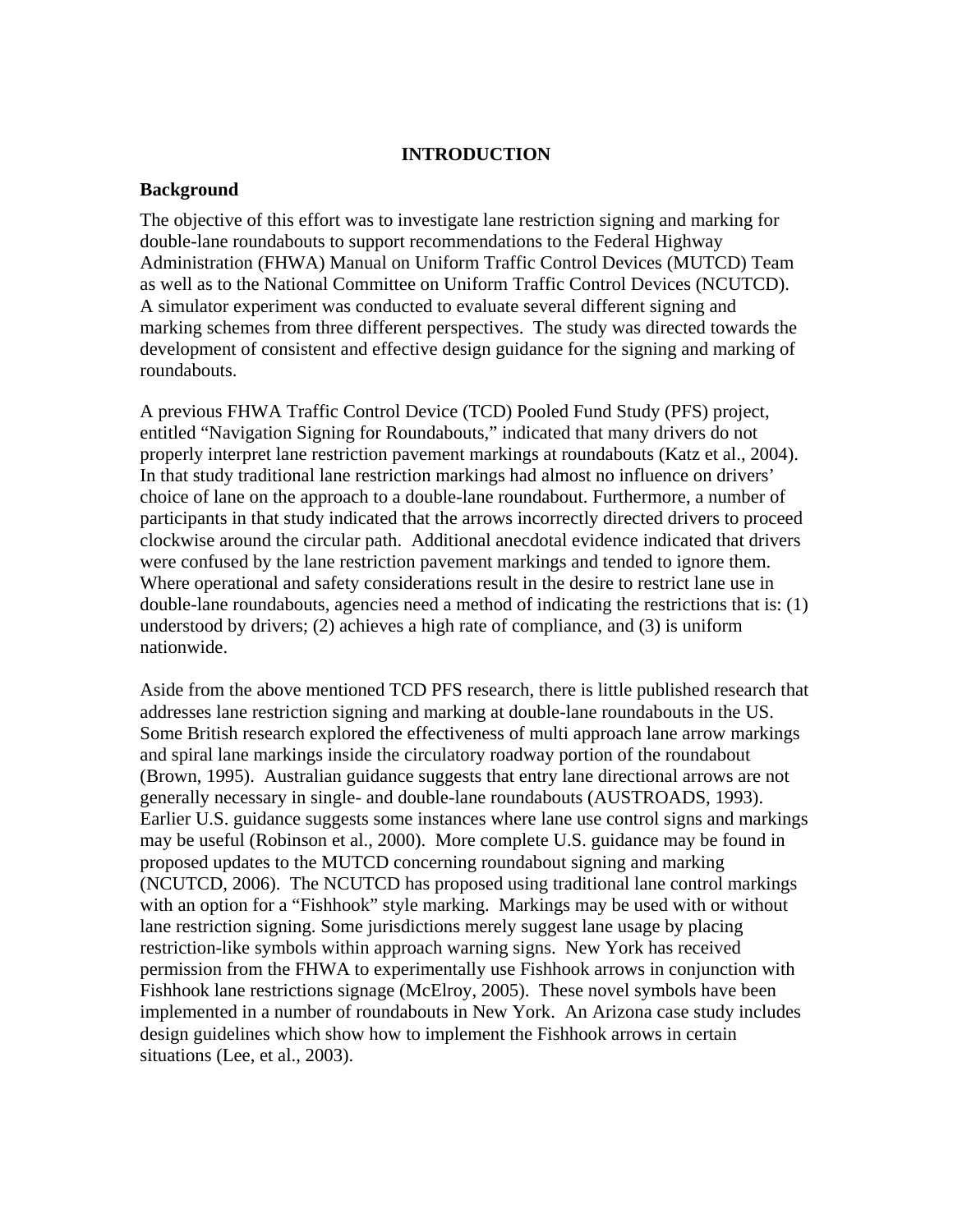In the previous FHWA TCD PFS research (Katz et al., 2004), it was not clear whether the test drivers' lacked comprehension of the traditional lane markings because the purpose of the markings at the roundabouts was unclear, or whether the context of the experiment, which elicited lane choice responses by means of static photographs, led the participants to ignore or fail to notice the markings. The authors of that study suggested that a further study be conducted to clarify the finding, and to determine what type of signing and marking scheme might be most effective.

#### **Experiment**

The present experiment was conducted in the FHWA Highway Driving Simulator (HDS), which is located at the Turner-Fairbank Highway Research Center (TFHRC). Six different double-lane roundabout geometries were created for testing five alternative signing and marking schemes. The correct entry lane(s) varied from trial to trial, as did the exit that was appropriate for the indicated destination. The six roundabout geometries were combined with the three exit directions to make 18 unique roundabouts. The correctness of approach lane choices was recorded, as well as the correctness of exit directions. Individual drivers saw only one scheme of signs and markings. At the end of their first experimental drive, the participants were exposed to the same 18 roundabouts which they just drove in a different order, only this time they were asked questions about their understanding of the lane restriction markings. Finally, the participants rated all 5 different alternative signing and marking schemes for their "workability". In this last portion of the experiment, the research participants saw all 5 schemes.

The primary dependent measure in the simulator experiment was the correctness of approach lane use. This simulator experiment differed from the earlier Navigation Signing study in that alternative lane restriction indications schemes were employed. In addition the lane indication signs and markings, when present, were seen from a distal location, further in advance of the roundabout, as well as from a proximal location, close to the roundabout circulating roadway. Moreover, the research participants actually drove through all of the roundabouts in this second experiment, instead of just viewing static pictures of roundabout approaches. The driving context not only made the simulator experiment more realistic than the earlier static Navigation Signing study, but offered an opportunity to study subsequent driving behavior through the roundabout, after approach lane selection.

#### **Research Questions**

In the present experiment the primary independent variables were sign and marking schemes for approach lane restriction in roundabouts. Five different sign and marking schemes were evaluated:

- 1. Traditional Arrow signs and markings (TA)
- 2. Fishhook Arrow signs and markings (FA)
- 3. Traditional Arrow signs and markings with clarifying wording (TAW)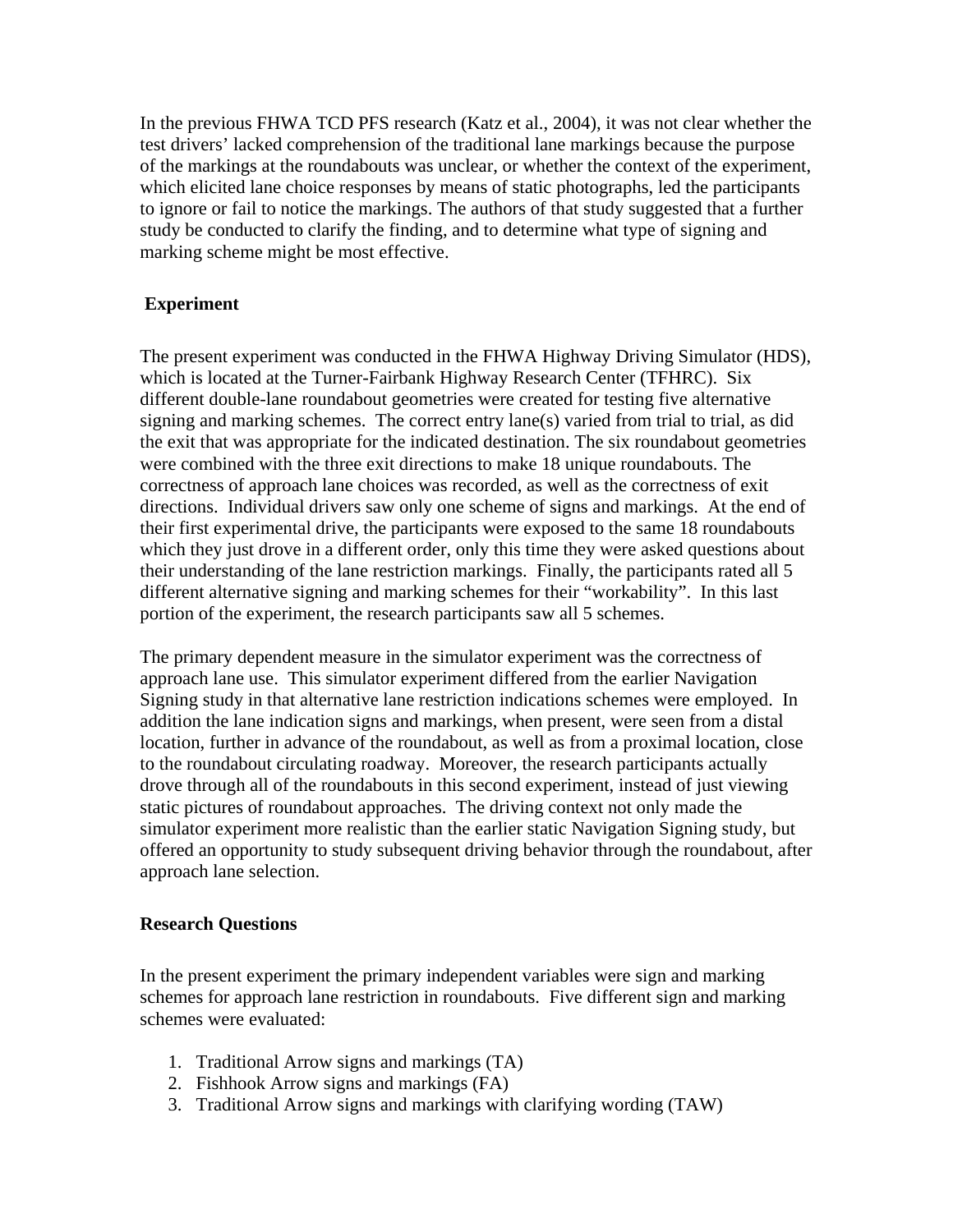- 4. Fishhook Arrow signs and markings with clarifying wording (FAW)
- 5. Destination Lane Restriction sign with no pavement markings (DLR).

The five signing and marking schemes are shown in Figures 1 to 5, along with a control condition with no lane restriction signing or marking (see Figure 6). The Type designation refers to various combinations of lane restrictions used in the experiment. These lane restriction combinations will be explained later. For the 5 lane restriction schemes, the primary research questions related to the relative effectiveness of the various schemes in terms of driver compliance, driver comprehension and driver ratings of workability. Thus the present study actually represents three separate experiments to investigate the same basic questions from three different perspectives. These three perspectives led to three parallel subsets of research questions.



#### **Figure 1: Example of Traditional Arrows Scheme (TA) – Type A Lane Restrictions**

In the first part of the experiment participants drove through simulated roundabouts. The driver behavior observed was intended to address:

- 1. How well do drivers comply with indicated entry lanes?
- 2. Do any of the signing and marking schemes perform unsatisfactorily?
- 3. Are any of the schemes superior to any of the others?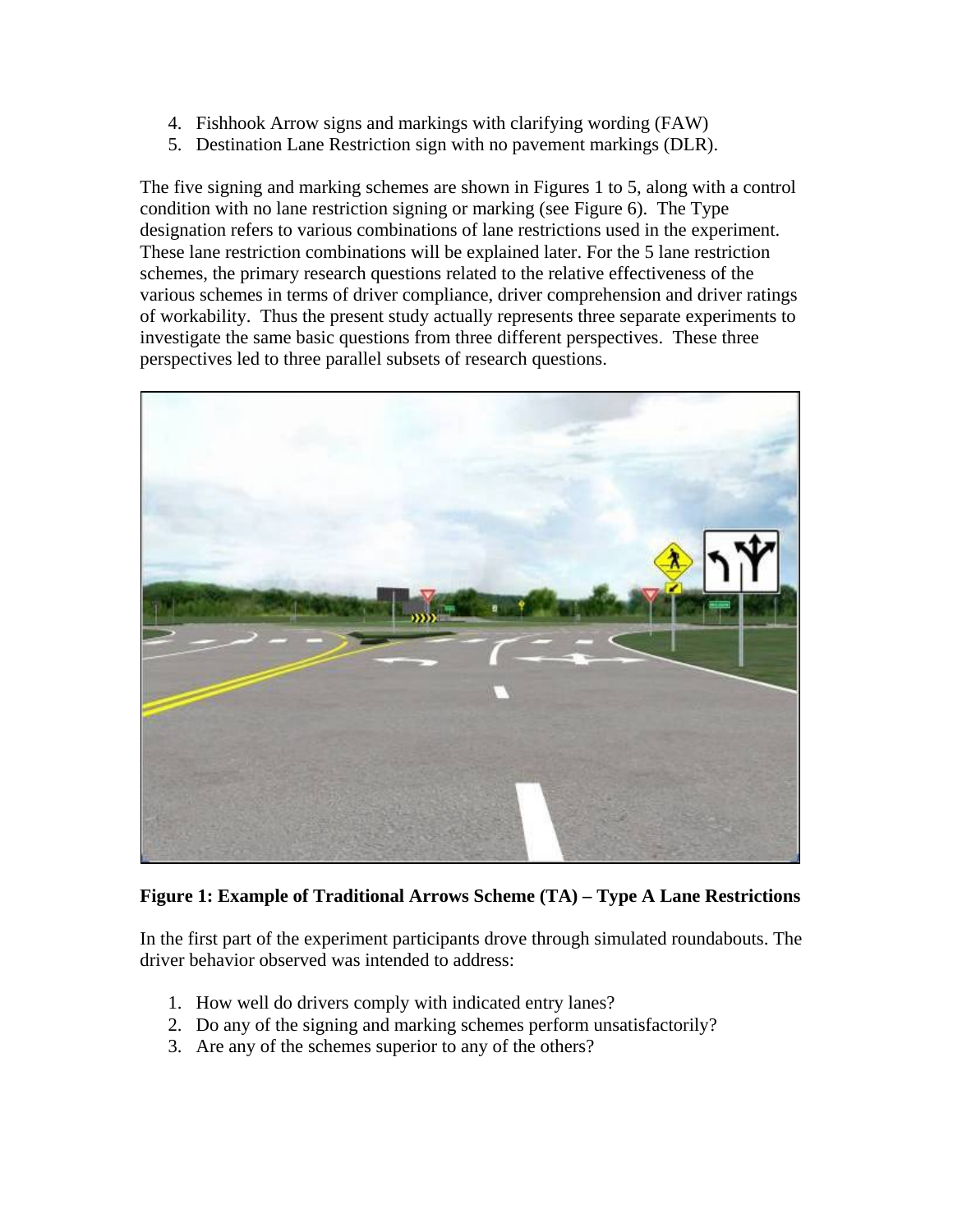The second part of the experiment evaluated how well drivers comprehend which lanes are allowed. The recorded verbal responses were intended to address:

- 4. How well do drivers understand allowed options?
- 5. How well is the concept of "either lane" comprehended?
- 6. How effective might the various schemes be to control traffic flow?



**Figure 2: Example of Fishhook Arrows Scheme (FA) – Type B Lane Restrictions** 

The third part of the experiment obtained participant ratings of the "workability" of the alternative signing and marking schemes. The ratings were intended to address:

- 7. What workability ratings do drivers assign to the different schemes?
- 8. Are any of the schemes rated as unworkable (would not work at all)?
- 9. Are any of the schemes rated as more workable than the others?

In addition there were a number of general research questions which could be answered from various portions of the three experiments, either singly or in combination. These general research questions were:

- 10. Do any schemes lead to wrong way rotation?
- 11. How effective are diagrammatic navigation signs?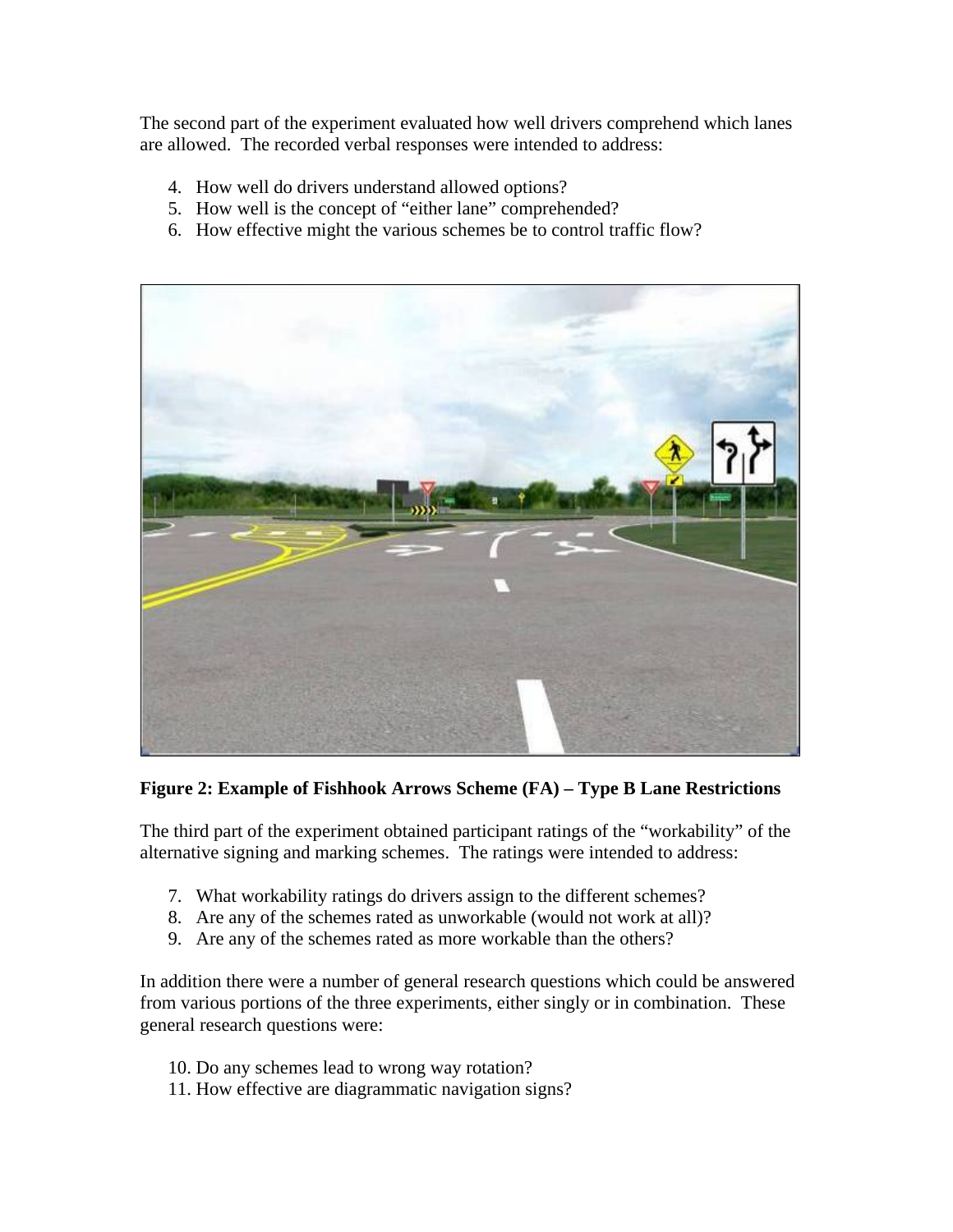- 12. Do drivers have a bias toward the right or left entry lane?
- 13. Is there evidence of a possible destination hypothesis?
- 14. Are rankings from 3 different portions of the experiment consistent?
- 15. Are there any meaningful age or gender effects?



**Figure 3: Example of Traditional Arrows with Words Scheme (TAW) – Type C Lane Restrictions** 

## **METHOD**

#### **Research Participants**

The experiment employed 5 groups of 18 research participants each, for a total of 90 participants. Each group consisted of equal numbers of men and women. Each group was also composed of an equal number of participants in each of three age categories: 1) younger: 18 to 25 years, 2) middle-aged: 26 to 64 years; and 3) older: 65 years of age or older. The participants were recruited through advertisements and from a database of participants from earlier studies at the TFHRC. Participants from earlier roundabout experiments were excluded. All participants had a valid driver license and passed a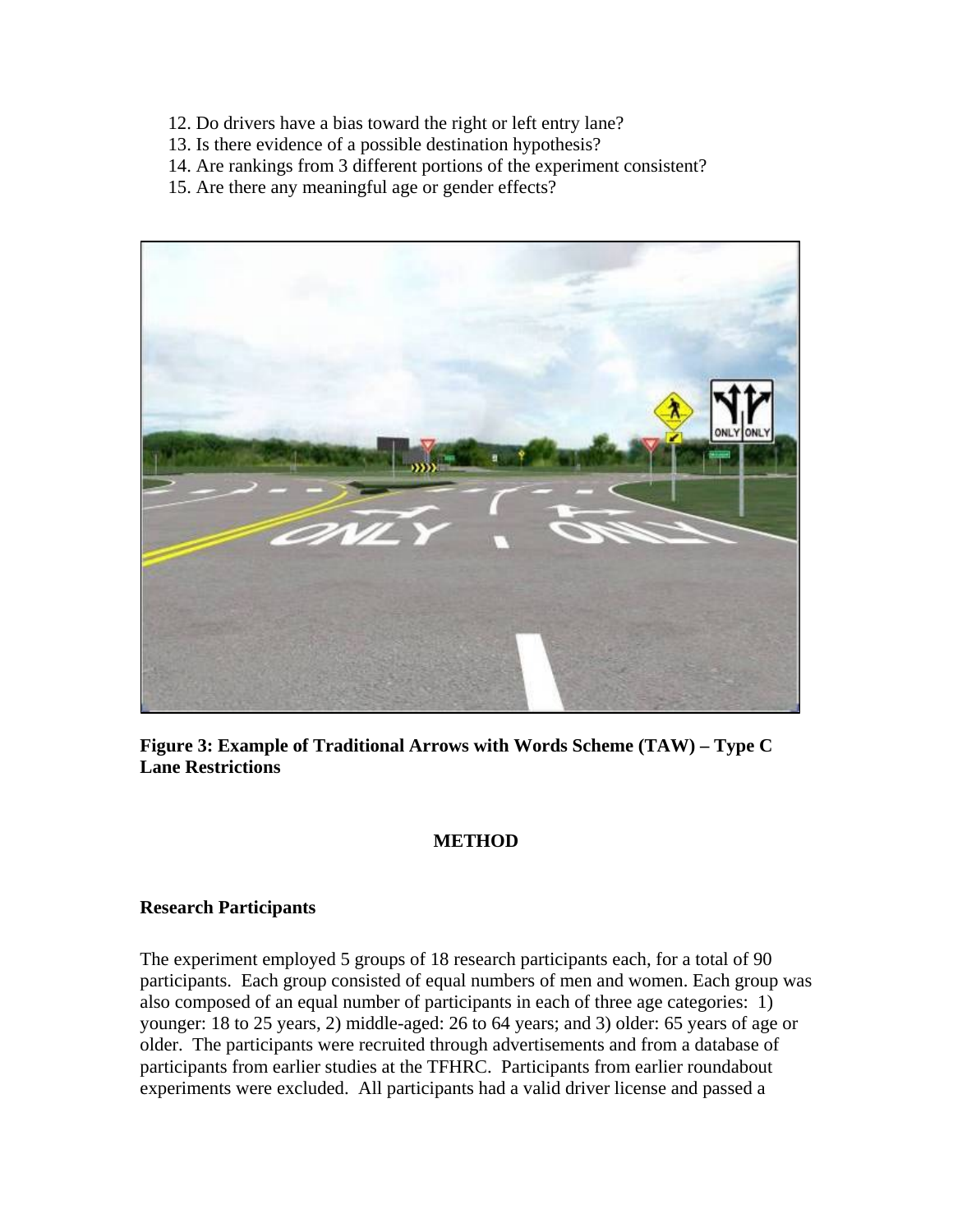vision screening test to a minimum criterion of 20/40 visual acuity in at least one eye (corrected, if necessary). Including instructions, informed consent, questionnaires and debriefing, participation took about two hours, and each participant was paid \$60 for completing the study.



**Figure 4: Example of Fishhook Arrows with Words Scheme (FAW) – Type D Lane Restrictions** 

## **Equipment**

The FHWA Highway Driving Simulator (HDS) visuals were displayed by means of three overhead CRT projectors onto a 180-degree cylindrical wrap-around screen in front of the vehicle cab. This screen had a 43-degree vertical field of view, and did not move. The resolution of each projector was 2,048 by 1,536 pixels, with an overall horizontal resolution of 5,374 pixels over the entire 180-degree screen, including overlap for edge blending. The refresh rate of the projectors was 75 frames per second. The simulator was built around a 1998 Saturn SL-1 four-door sedan. The vehicle cab rested on an electrodynamic actuator giving it limited motion with three degrees of freedom: roll, pitch and heave (maximum excursion of about plus/minus 1.5 ft, or 0.45 m, at each wheel for any combination of movements). An external loudspeaker system provided appropriate engine, wind and roadway noise. The vehicle dynamics model was calibrated to approximate the characteristics of a small passenger sedan. Data capture was synchronized to the frame rate of the graphics cards (about 130 frames/second). Variables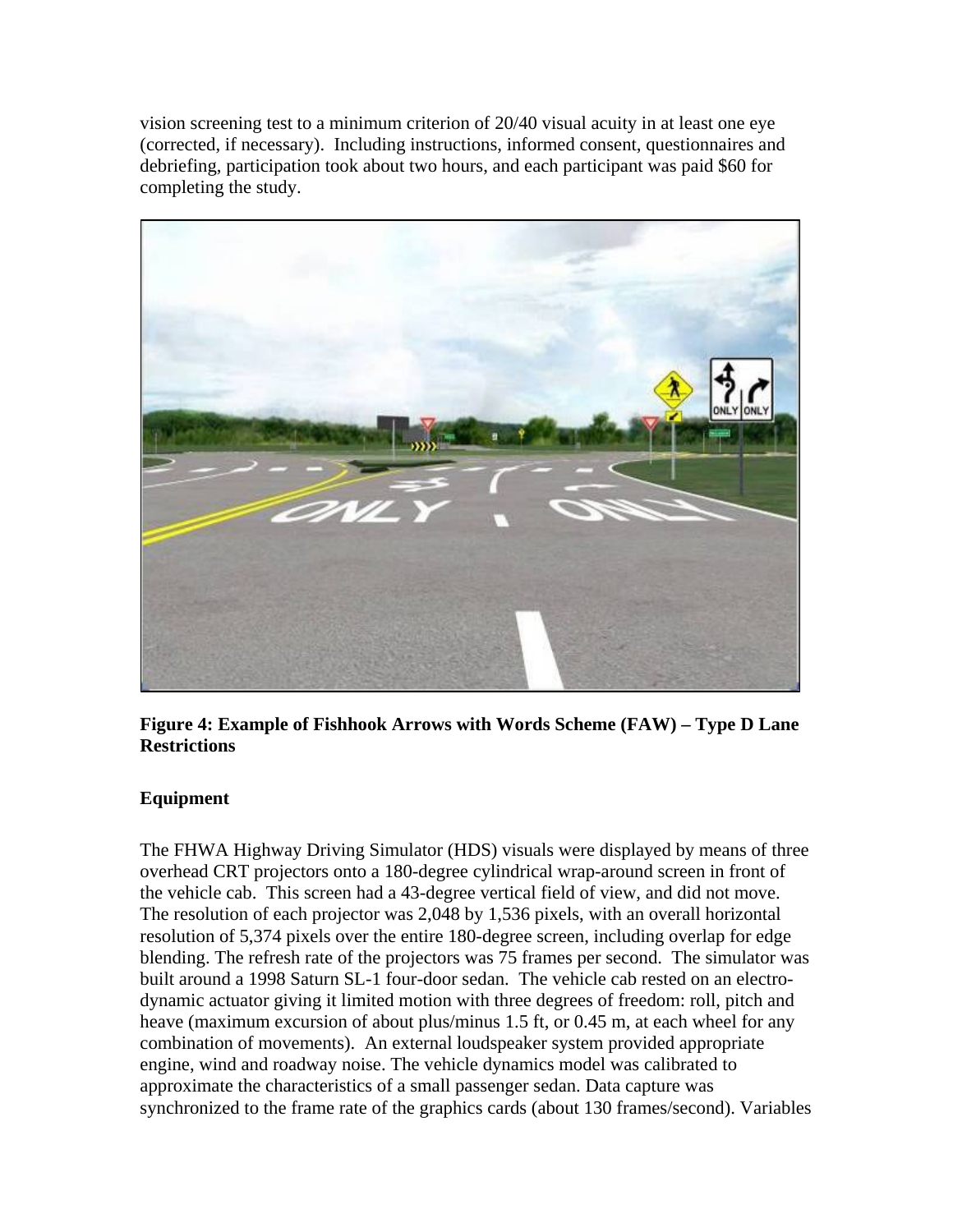from the vehicle dynamics model (e.g., speed, longitudinal acceleration, lateral acceleration, throttle position, brake force, vehicle heading, vehicle position) were recorded with each frame.



**Figure 5: Example of Destination Lane Restriction Scheme (DLR) – Type E Lane Restrictions** 

Participants drove the vehicle alone. A researcher observed from an adjacent control room equipped with a number of monitors that enabled observation of the participant, simulator performance, and driver performance. One of the monitors displayed a plan view of the roundabout with the entrance lanes and correct exit clearly marked. The researcher manually recorded the entrance lane and exit direction. This enabled later validation of the lane choice and exit data that was automatically collected by the simulator system.

Another 19-inch monitor was set up on a table adjacent to the experimenter's console in the simulator control room. After the research participant had completed the simulation drive, the participant moved to the control room to complete the signing and marking comprehension test. The third workability rating portion of the experiment was administered at this same desk by paper and pencil.

## **Procedure**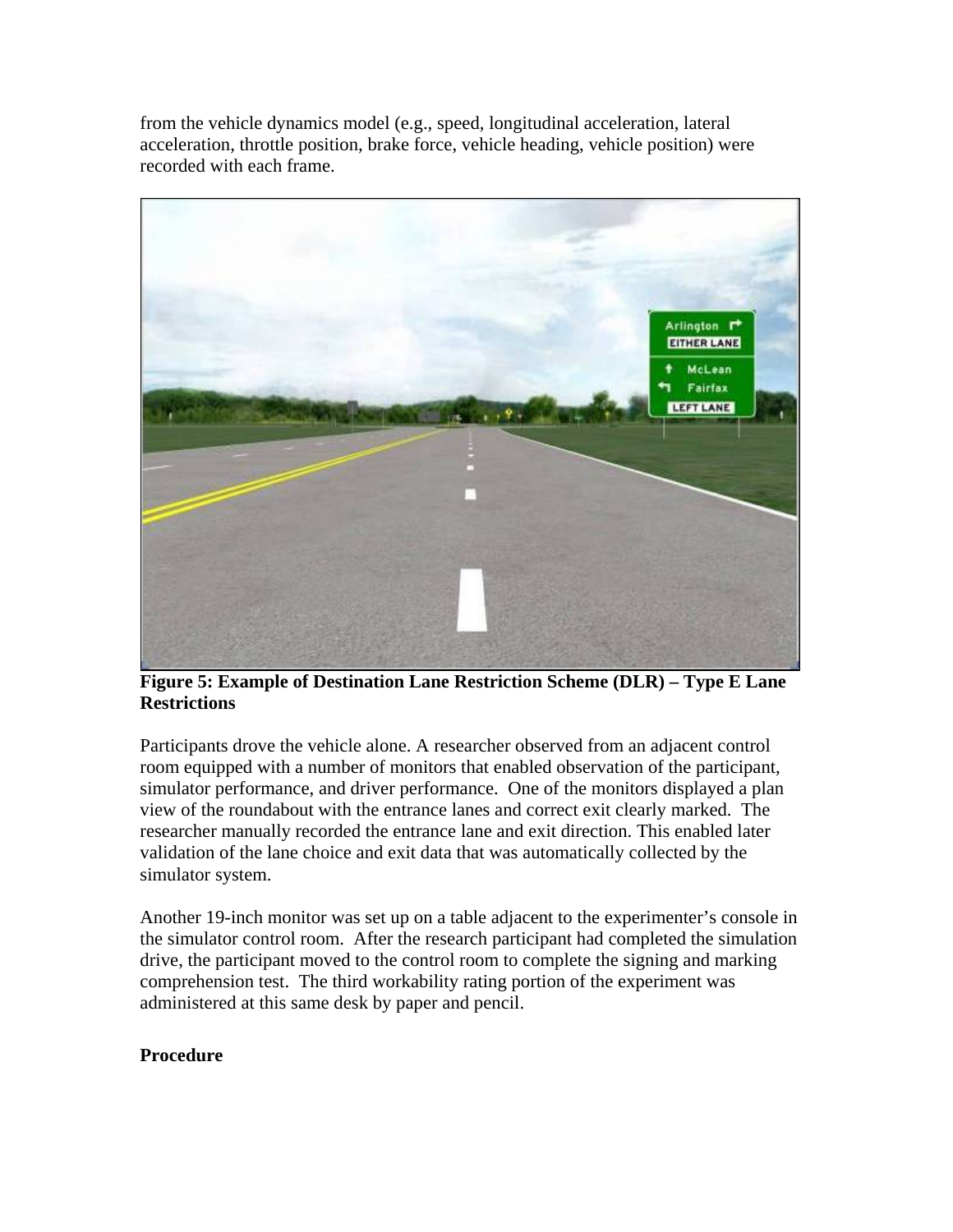Preliminary procedures consisted of obtaining the participant's informed consent and completing a vision test. In order to control for simulator sickness, a two-part postural stability test was administered, along with a simulator adaptation questionnaire in which participants rated their current degree of experience of symptoms associated with simulator sickness. Then the participant was introduced into the simulator and given instructions for the experiment.



## **Figure 6: Example of Control Condition (No Signs or Markings) – Type F Lane Restrictions (None)**

The simulation consisted of a training drive, followed by an experimental drive. Each drive was about 20 minutes in duration. There was a brief break between drives. The training drive consisted of three simulated environments: 1) a broad striped expanse of roadway with no visible pavement edges to practice driving maneuvers in a safe environment; 2) a section of roadway with progressively sharper left and right curves; and 3) a series of single lane roundabouts with no lane restrictive signage. Each of these training environments was presented for about 6 minutes. There were short breaks between each environment. The experimental drive consisted of 18 roundabouts that, at the posted 45 mph (72 km/h) speed, were about one minute apart. Between roundabouts the participant drove on a straight four-lane roadway. When slowing for the roundabouts was taken into account, the total time for the experimental drive was also about 20 minutes. A second 5-minute break was given after this experimental drive.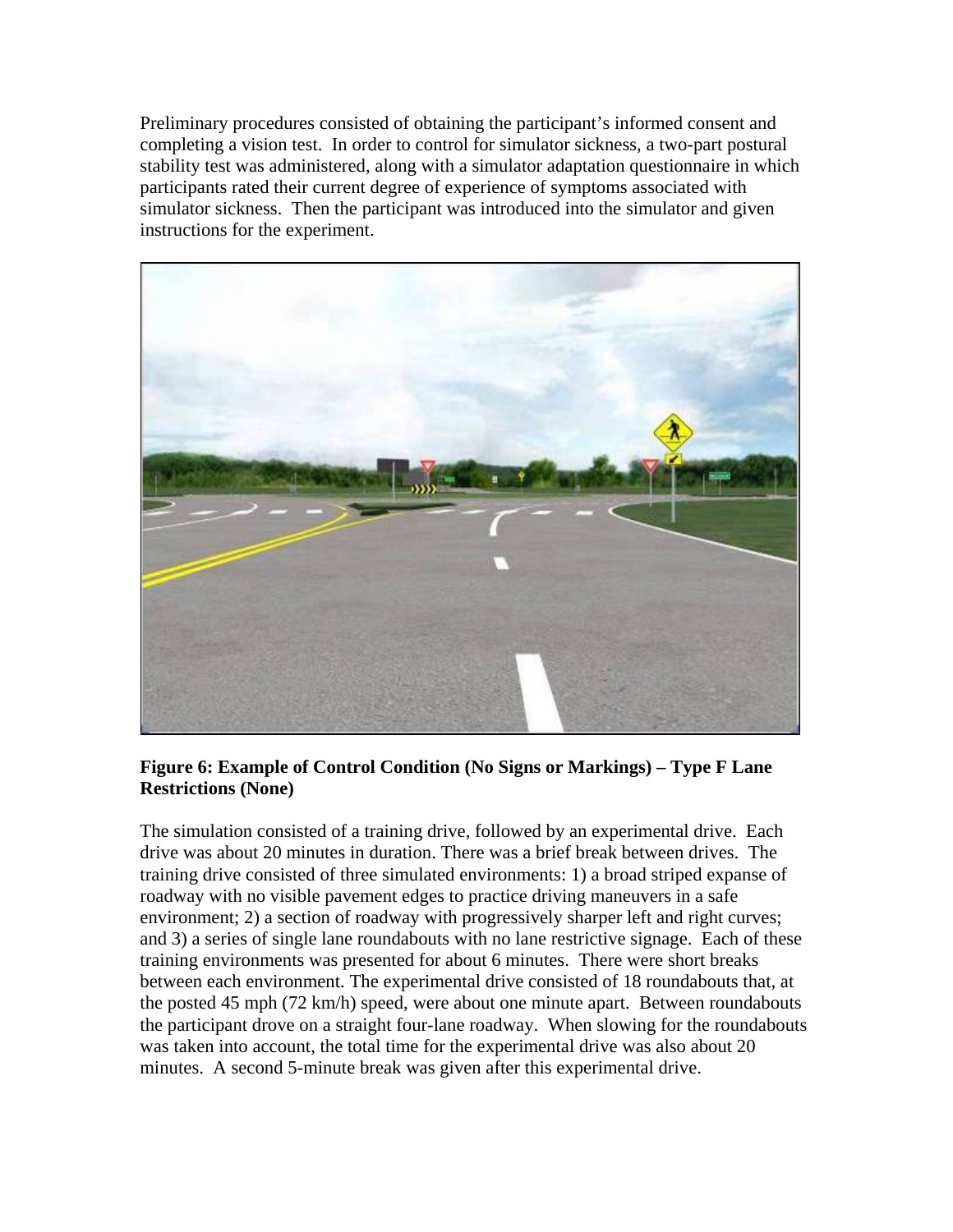The comprehension test followed the simulation and 5-minute brake. The same roundabouts seen in the simulation were presented again, except in a different order. Each roundabout approach was presented from a point upstream of the navigational guide sign to the yield line. The long straight drive prior to the diagrammatic navigation sign was eliminated. In this presentation the simulated drive appeared as it would from the driver's viewpoint on typical roundabout approach, except that the vehicle appeared to straddle the marking between the two approach lanes. The comprehension test took about 15 minutes to complete. A five-minute break followed the comprehension test. The final experimental activity was a questionnaire in which participants rated each signing and marking scheme for "workability." Each rating was solicited after the participant viewed static pictures of examples of lane restriction markings from each of the five signing and marking schemes.

Following the workability questionnaire, the postural stability tests and the simulator adaptation questionnaire were repeated to assure the absence of simulator sickness. The participant was then debriefed and paid.

An approximate timeline for each experimental session follows:

| 1. | Greet participant at guard desk and sign in | 3 minutes    |
|----|---------------------------------------------|--------------|
| 2. | <b>Obtain Informed Consent</b>              | 5 minutes    |
| 3. | Complete vision test                        | 5 minutes    |
| 4. | Administer postural stability test          | 5 minutes    |
| 5. | Give simulator adaptation questionnaire     | 3 minutes    |
| 6. | Introduce participant to simulator          | 3 minutes    |
| 7. | Give instructions for experiment            | 3 minutes    |
| 8. | Complete practice drive                     | 20 minutes   |
| 9. | Allow first break                           | 5 minutes    |
|    | 10. Complete compliance drive in simulator  | 20 minutes   |
|    | 11. Allow second break                      | 5 minutes    |
|    | 12. Complete comprehension drive at monitor | 15 minutes   |
|    | 13. Allow third break                       | 5 minutes    |
|    | 14. Complete workability ratings            | 5 minutes    |
|    | 15. Administer postural stability test      | 5 minutes    |
|    | 16. Give simulator adaptation questionnaire | 3 minutes    |
|    | 17. Debrief participant                     | 5 minutes    |
|    | 18. Pay participant                         | 3 minutes    |
|    | 19. Escort participant to guard desk        | 2 minutes    |
|    | TOTAL                                       | 120 minutes. |

#### **Driving Scenario**

The simulation consisted of a series of rural roundabouts. There was no other traffic. The simulation of interactive traffic was difficult to program, and the fundamental approach was to research the simple case first. If an understanding of driver behavior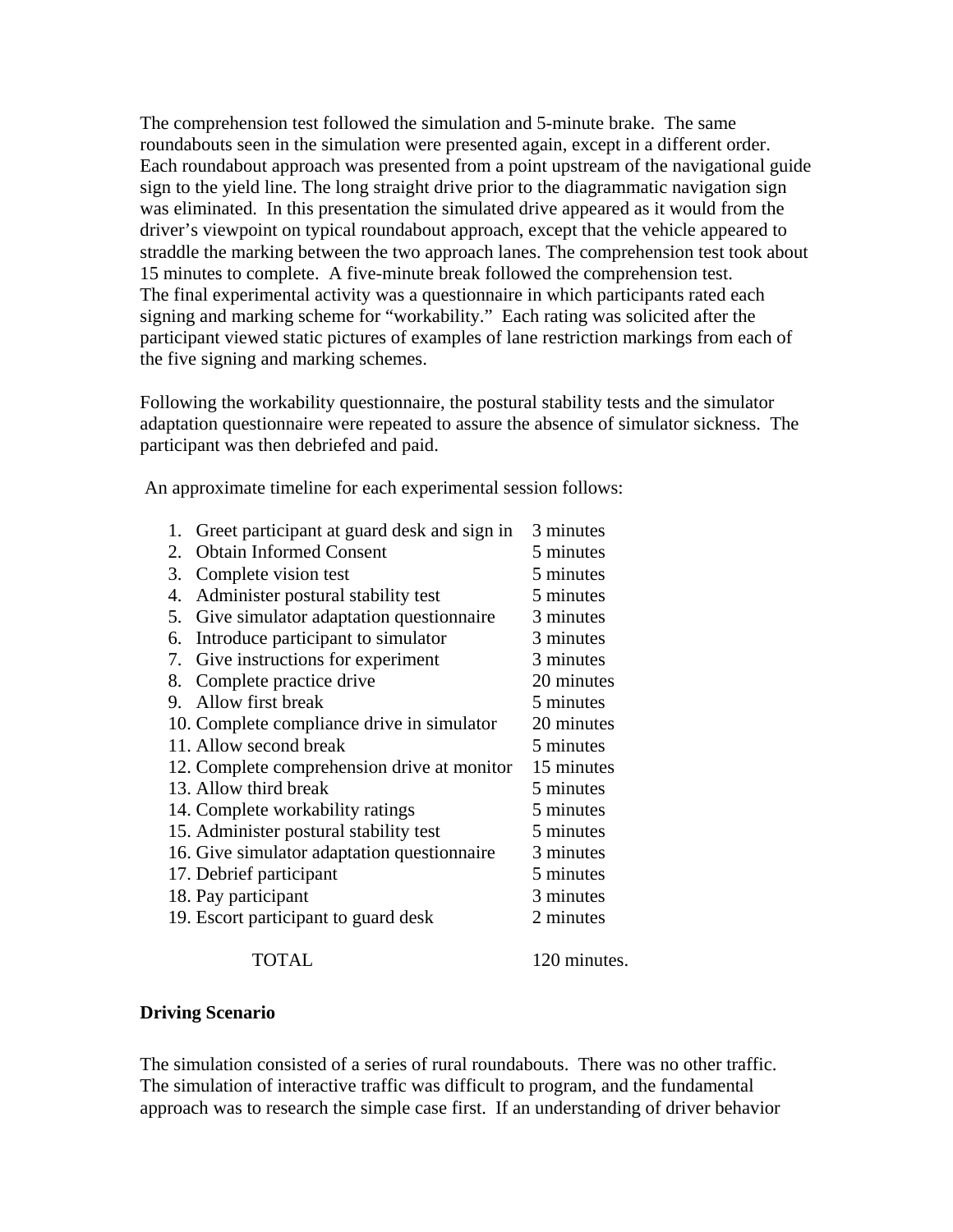could be achieved without traffic, then the effects of traffic could be added later. For the compliance and comprehension portions of the experiment, the roundabouts all had a diagrammatic navigational sign located 542 feet upstream of the inscribed circle and a roundabout warning sign located at 410 feet upstream. Except for the Destination Lane Restriction scheme, all roundabouts had both distal (267 feet upstream) and proximal (69 feet upstream) indications of the proper approach lane. The Destination Lane Restriction sign was presented only once, at 236 feet upstream. In all cases there was a pedestrian crossing sign 46 feet upstream, and a yield sign 8 feet upstream of the inscribed circle. The sequence of signs and markings that the participant encountered on the approach to each roundabout is shown in Figures 7 through 11, except that examples of the proximal lane restriction signs and marking are not repeated, because those are shown in Figures 1 through 5. In the compliance portion of the simulator experiment, participants were instructed to drive as they normally would and to obey all regulatory traffic signs and signals. The participants were instructed that they were driving to "McLean", and that appropriate turns and exits would randomly occur to the right, left and straight ahead.



**Figure 7: Example of Diagrammatic Navigation Sign at 541 Feet From Yield Line**

Between the roundabouts were straight segments of four-lane rural roadway with a continuous double yellow center line, a continuous white edge line, and a white skip line between parallel travel lanes. For some distance after the distal lane restriction signing and marking, the marking between parallel travel lanes continued to consist of white skip lines, which permitted the participant to change lanes, if necessary. About 60 feet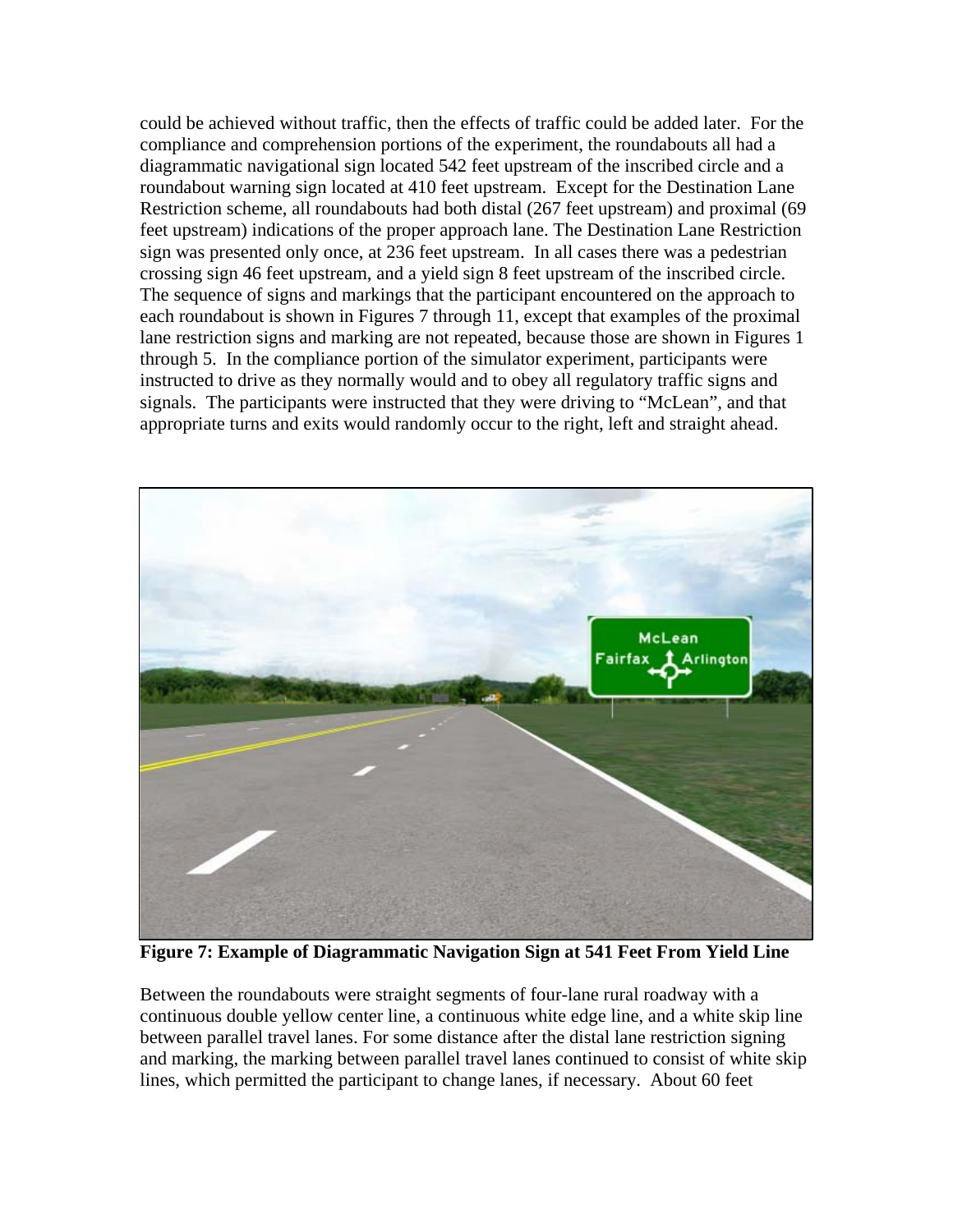upstream of the inscribed circle, the marking between parallel travel lanes changed to a solid white line, which, theoretically, committed the participant to the current lane.



**Figure 8: Roundabout Warning Sign at 541 Feet From Yield Line** 

## **Combinations of Conditions**

For the simulation and comprehension tests, participants were presented only one of the 5 signing and marking schemes. The 6 combinations of lane restrictions were the 5 combinations employed in the earlier Navigation Signing study (Katz et al., 2006), plus a signs and/or markings control condition. These six conditions were designated by the letters "A through F", and are given in Table 1.

| <b>Condition</b> | <b>Left Lane</b> | <b>Right Lane</b> |
|------------------|------------------|-------------------|
|                  | Left turn only   | No restrictions   |
| B                | Left turn only   | No left turn      |
| C                | No right turn    | No left turn      |
| Ð                | No right turn    | Right turn only   |
| E.               | No restrictions  | Right turn only   |
| F                | No restrictions  | No restrictions   |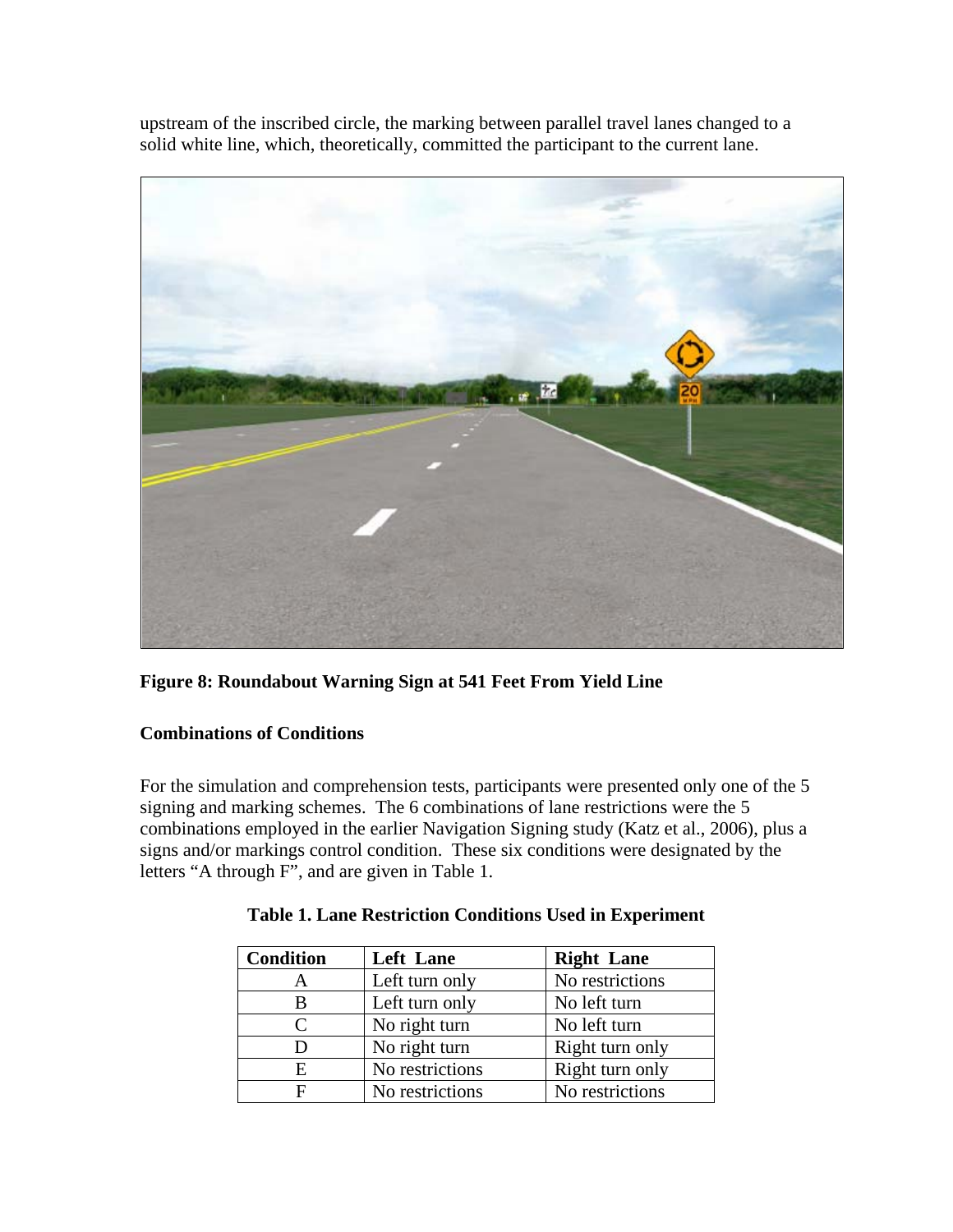

## **Figure 9: Example of Distal Lane Restriction Signing and Marking at 267 Feet From Yield Line**

There were 3 replications of each trial type, one for each exit direction (right, straight ahead and left). These replications were presented in a random order, making 18 trials with a single lane restriction indication scheme in the experimental drive, followed by a short break.

The comprehension test consisted of a repeat of the same 18 combinations of lane restrictions and exists in a different order. In the comprehension test, the participant did not drive the car, but answered questions about allowed lane choices. The car drove itself. Upon the approach to each roundabout, the participant indicated which lanes were "allowed" for entry. That is, the participant stated "right lane," left lane," or "either lane". The 5 signing and marking schemes combined with the 6 lane restriction conditions (A through F) are shown in Figures 1 to 6. The control condition (F) had no lane restriction signing or marking.

## **Circulatory Roadway Markings**

The 6 different types of lane restriction combinations (Types A through F in Figures 1 to 6) were accompanied by appropriate roadway markings within the circulatory roadway.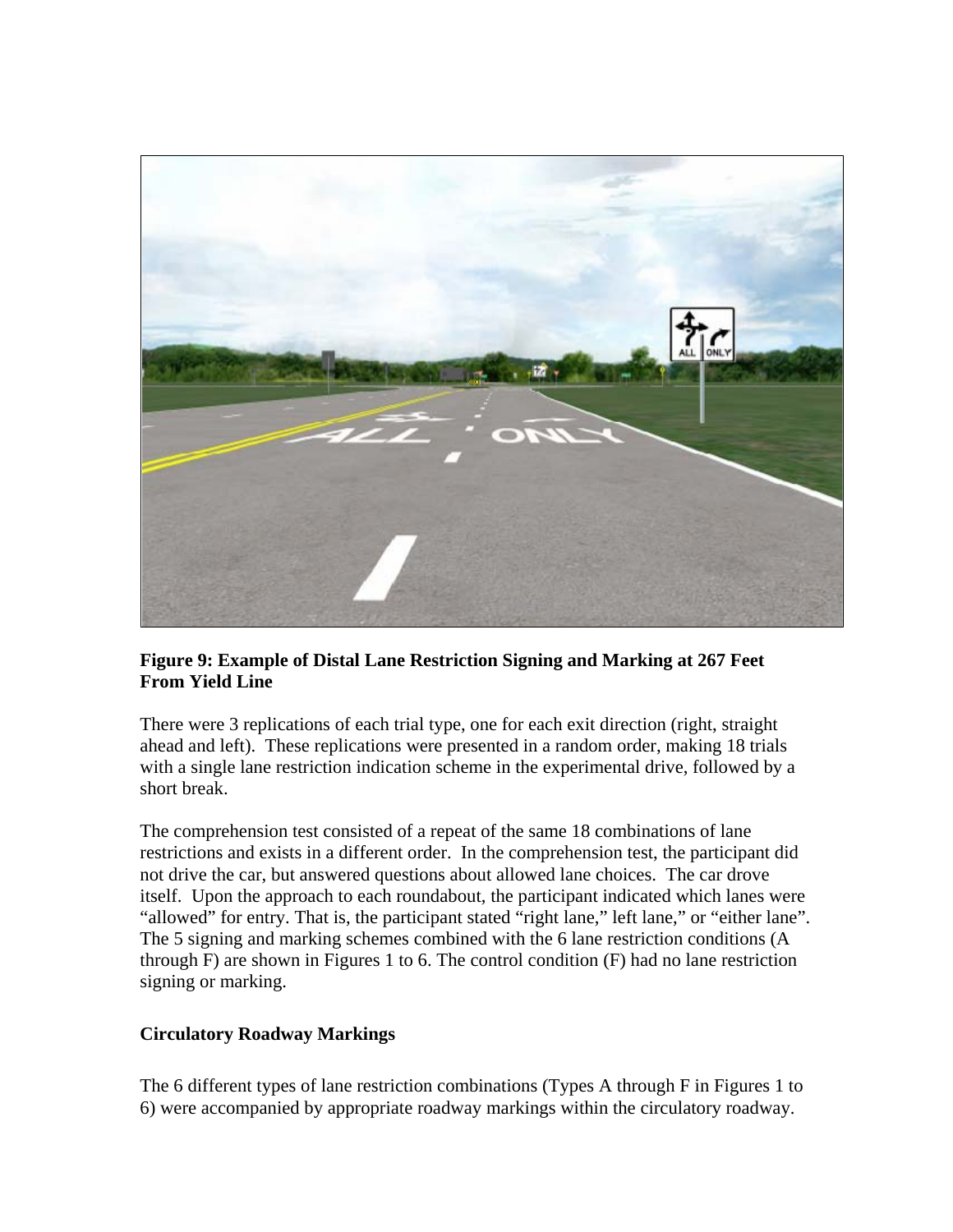Depending upon the lane restrictions, lanes were added or dropped, and the shape of the circulatory roadway was modified. Thus there were 6 uniquely different roundabout designs, one corresponding to each of the 6 lane restriction types. These 6 different types of roundabout designs followed guidance from proposed modifications to the NCUTCD, Chapter 3H (MUTCD, 2007), except that painted markings were used to modify all internal roadway geometries, rather than modifications to curbs and islands.



**Figure 10: Pedestrian Crossing Sign at 46 Feet From Yield Line** 

The 6 unique types of roundabouts employed in the compliance portion of the experiment are shown from a birds-eye view in Appendices A through F. They correspond to lane restrictions types A through F with different exit directions portrayed. When the 3 exit directions are combined with the 6 lane restriction types the result is 18 uniquely different roundabouts for each signing and marking scheme. When these 18 uniquely different roundabout types are combined with the 5 different lane restriction schemes, the compliance portion of the experiment employed a total of 90 different simulated roundabouts. Within one signing and marking scheme, 18 research participants were each presented with18 roundabouts in a single experimental drive, for a total of 324 roundabouts tested per lane restriction scheme. Since there were 5 such schemes, in the compliance portion of the experiment 1,620 roundabouts were tested. The same number of roundabouts was tested in the comprehension portion of the experiment.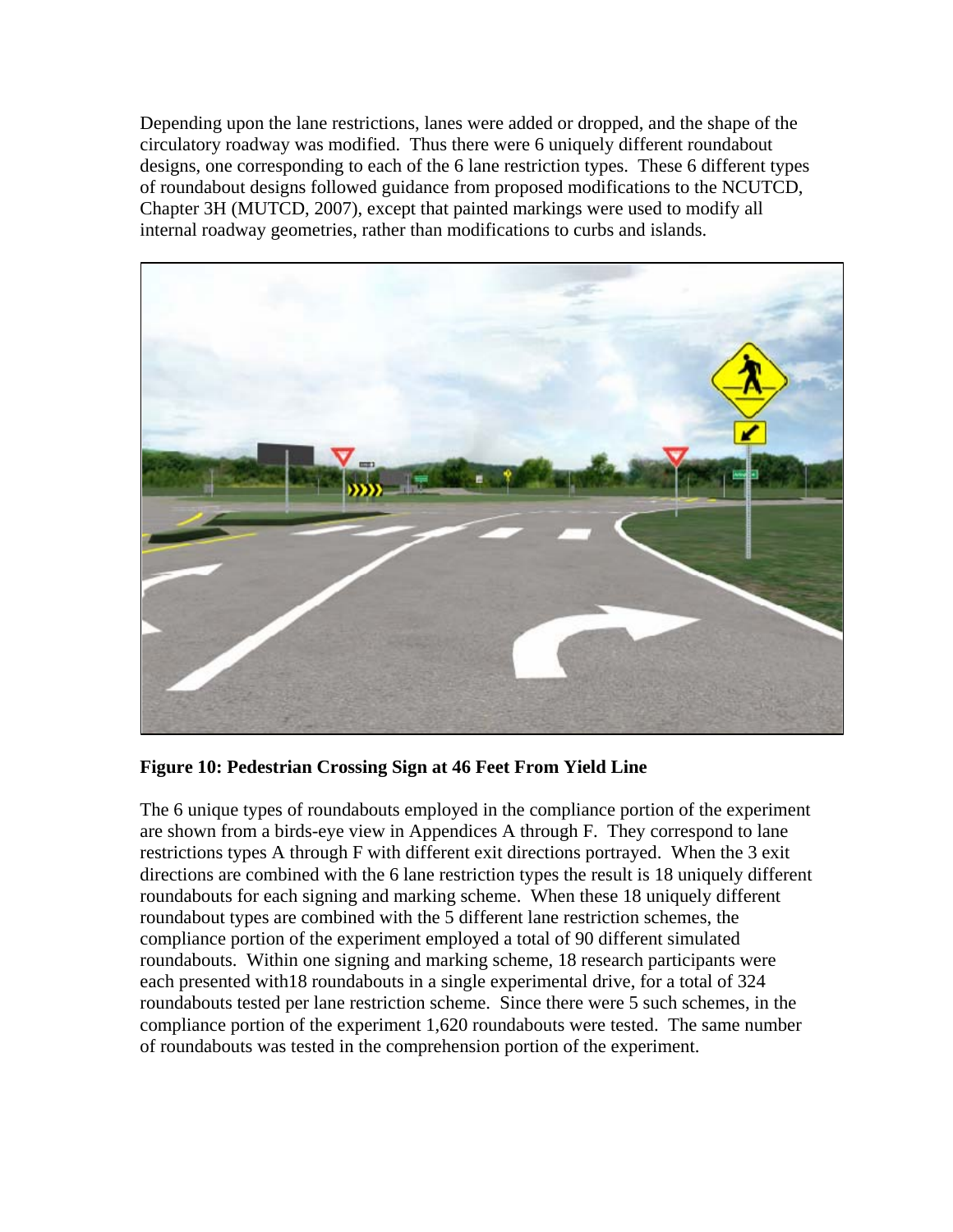

**Figure 11. Yield Signs at 8 Feet From Yield Line** 

## **Response Measures**

In the simulation, the dependent measure of greatest interest was whether the participant selected an appropriate approach lane (i.e., correct, incorrect) based on the signs and markings presented on a given trial. Whether the participant used the correct exit for the assigned destination (always McLean), was also recorded. Use of the correct exit was important, because the selection of an entry lane depends on the intended destination, and hence the intended exit. The direction of travel (i.e., counterclockwise, or clockwise) through the circulatory roadway was also recorded. The continuous data on vehicle speed, lane position and other driving variables were recorded but not analyzed.

Answers indicating the participant's understanding of the lane choice options constituted the dependent variable in the comprehension portion of the study. These answers were manually recorded by the experimenter by circling "right", "left" or "either" on a paper score sheet. Ratings of the "workability" of each of the 5 signing and marking schemes constituted the dependent variable for the rating portion of the experiment. The ratings were indicated by the participant making an "X" mark along a horizontal 7-point scale, where "1" was labeled "Would not Work at All"; "4" was labeled "Might Work": and 7 was labeled "Would Work Very Well".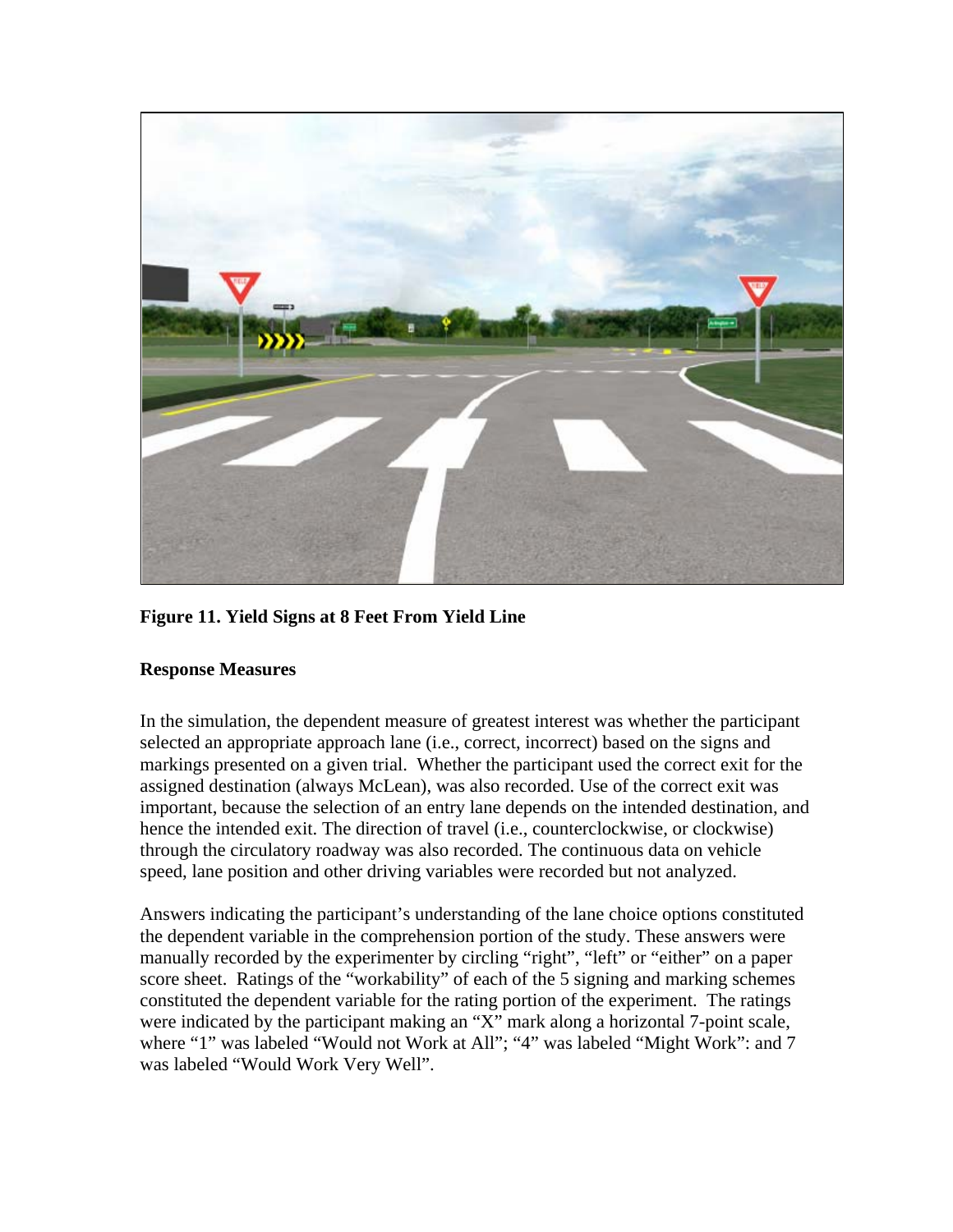#### **RESULTS**

#### **Organization**

The present study represented three different perspectives on the same fundamental set of research questions. These perspectives were embodied in three separate experiments, all employing the same sample of research participants. These three separate experiments were: 1) a compliance experiment, 2) a comprehension experiment, and 3) a subjective rating experiment. Each experiment had its own set of the specific research questions. In addition there was a fourth set of general research questions which could be answered from these three experiments (see Research Questions section above). Thus, the results of the present study will be reported in four separate sections: compliance experiment, comprehension experiment, workability ratings and general results.

#### **Compliance Experiment**

The entry lane use results of the compliance experiment are shown in Table 2. The various signing and marking schemes are listed in rank order, in terms of overall percent correct choices, with the highest scoring scheme at the top. The results for all of the schemes combined are shown in the last row. As can be seen in Table 2, the percent correct scores ranged from 90.7 to 88.6, with an overall percent correct of 89.2 collapsed across all 5 schemes. If 85 percent compliance were taken as the criterion for successful performance, then all 5 of the signing and marking schemes resulted in successful compliance performance. None of the schemes performed unsatisfactorily according to this criterion. Nor were the performance differences among the various schemes of meaningful magnitude, with a maximum spread of 2.1 percentage points. This maximum spread in percentages was not statistically significant at the 0.05 alpha level ( $z = 1.24$ , df  $= 1, p = 0.11$ ). Thus no scheme performed better than any other. The Chi-square results showed essentially the same relationships. All of the Chi-square values were high, and all showed a statistically significant effect over chance responding. The Chi-square 0.95 criterion for chance responding was 3.8 or below. All of the Chi-square results given in Table 2 far exceeded this criterion. Thus, in terms of overall compliance, all of the signing and marking schemes performed equally well.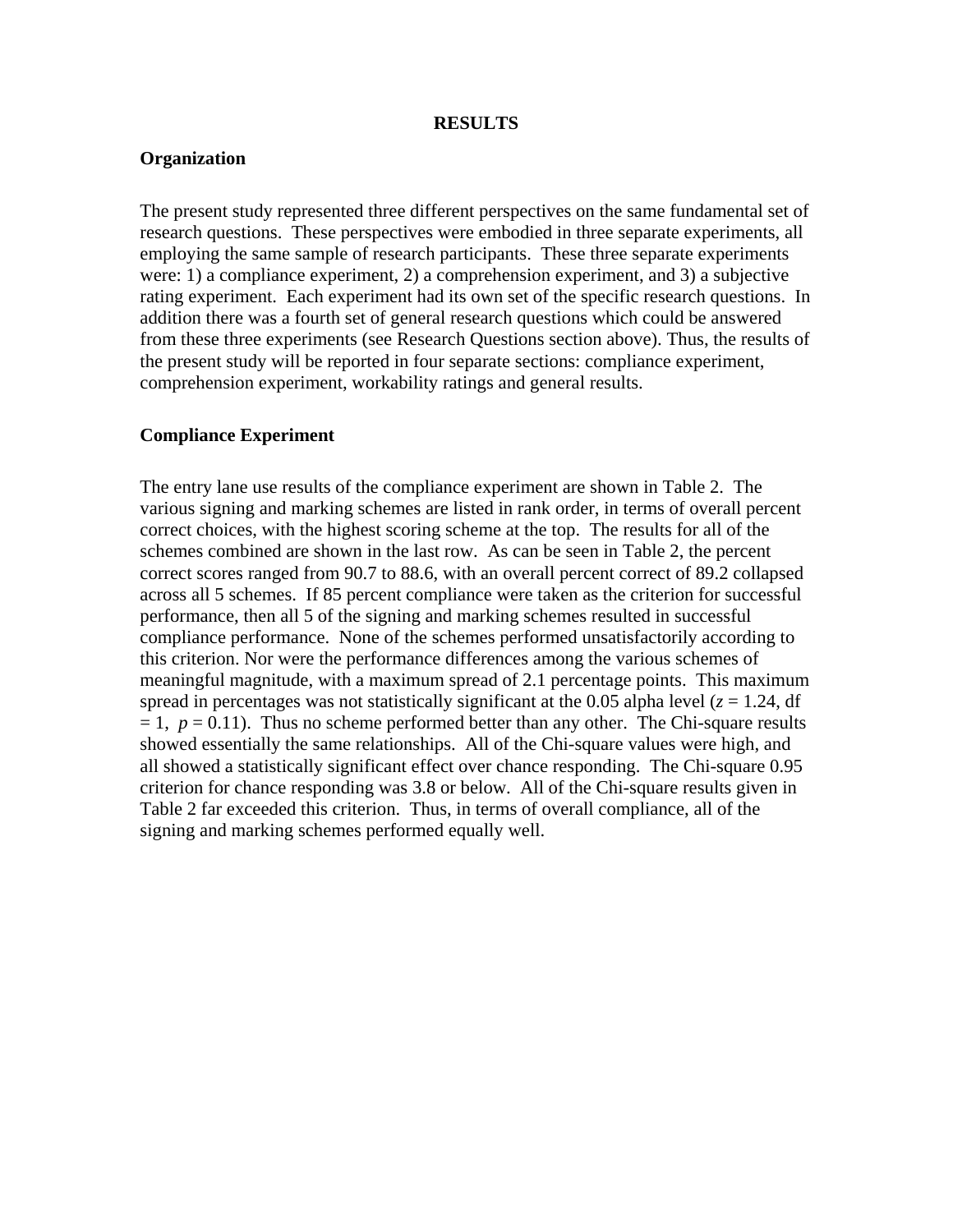| <b>Scheme</b>                           | <b>Entry Lane</b><br><b>Percent Correct</b> | <b>Entry Lane</b><br>Chi-square:<br><b>Difference from</b><br><b>Chance (50 percent)</b> |
|-----------------------------------------|---------------------------------------------|------------------------------------------------------------------------------------------|
| Traditional<br><b>Arrows</b>            | 90.7                                        | 214.2                                                                                    |
| <b>Fishhook Arrows</b><br>With Words    | 89.2                                        | 198.8                                                                                    |
| <b>Traditional Arrows</b><br>With Words | 88.9                                        | 195.7                                                                                    |
| Fishhook<br><b>Arrows</b>               | 88.6                                        | 194.5                                                                                    |
| <b>Destination Lane</b><br>Restriction  | 88.6                                        | 192.8                                                                                    |
| All                                     | 89.2                                        | 995.0                                                                                    |

**Table 2. Percent Correct and Chi-square for Compliance Experiment** 

Table 2 portrays the overall percentage of correct lane choices regardless of which lane was actually correct. If either lane was allowed, the participant was scored as correct no matter what entrance lane was chosen. However, the same data may also be analyzed with respect to which entry lane was actually the correct one. Table 3 shows the percent correct choices when the left entry lane was the correct choice, and the percent correct choices when the right entry lane was the correct choice. The ordering of the schemes is the same as in Table 2, based upon overall performance not separated by lane. As can be seen in Table 3, the percentage correct was always higher for the right lane than for the left lane. Collapsed across all 5 schemes, when the left entry lane was the correct choice, the drivers responded correctly 82.3 percent of the time. When the right entry lane was the correct choice, the drivers responded correctly 94.8 percent of the time. This difference in percentages was statistically reliable ( $z = 11.16$ ,  $df = 1$ ,  $p < 0.001$ ). Thus drivers responded more correctly when the right entry lane was the correct choice than when the left entry lane was the correct choice.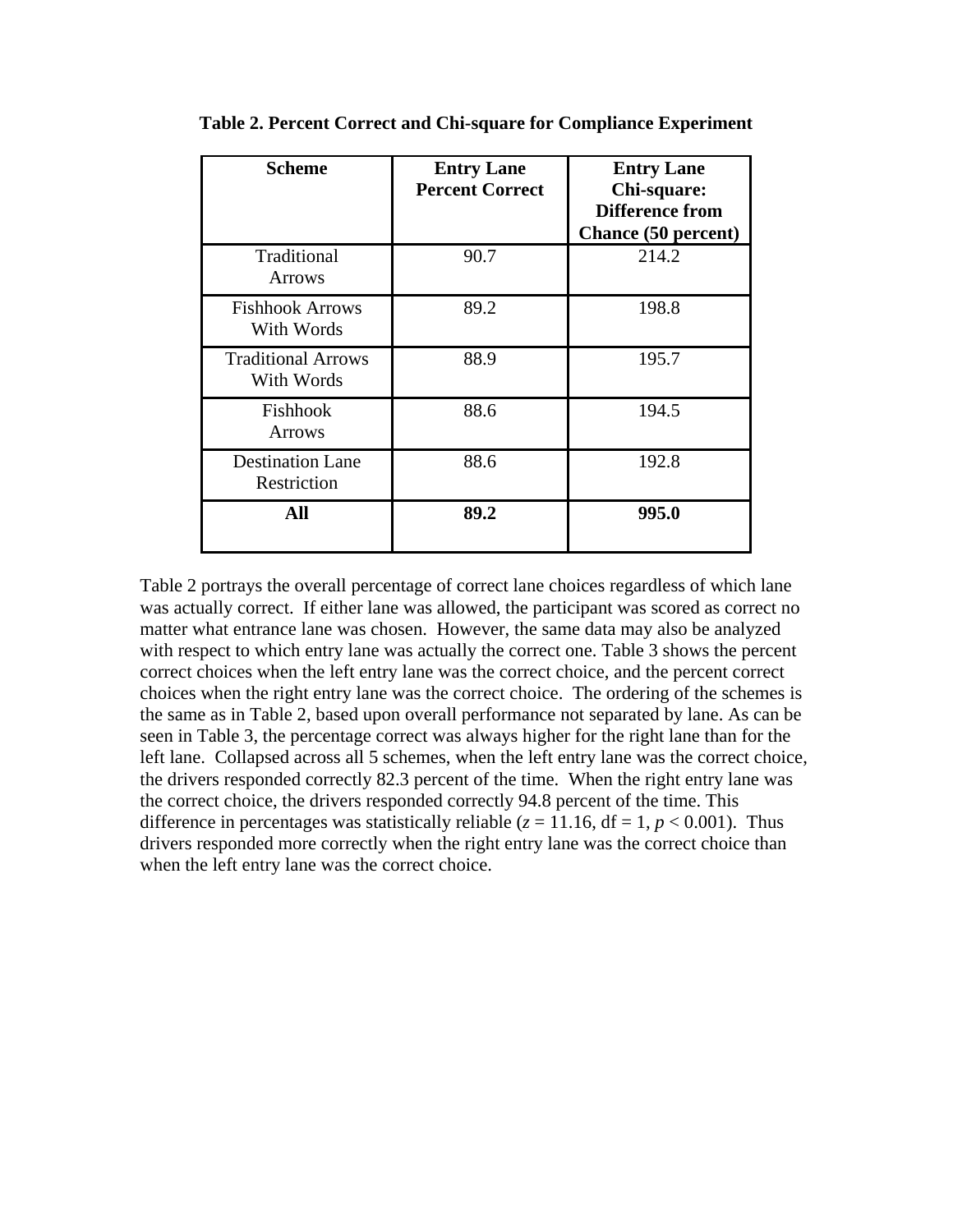| <b>Scheme</b>                           | <b>Left Entry Lane</b><br><b>Percent Correct</b> | <b>Right Entry Lane</b><br><b>Percent Correct</b> |
|-----------------------------------------|--------------------------------------------------|---------------------------------------------------|
| Traditional<br><b>Arrows</b>            | 86.2                                             | 94.4                                              |
| <b>Fishhook Arrows</b><br>With Words    | 82.9                                             | 94.4                                              |
| <b>Traditional Arrows</b><br>With Words | 80.3                                             | 95.6                                              |
| Fishhook<br><b>Arrows</b>               | 79.6                                             | 96.0                                              |
| <b>Destination Lane</b><br>Restriction  | 82.4                                             | 93.8                                              |
| All                                     | 82.3                                             | 94.8                                              |

**Table 3. Percent Correct by Lane for Compliance Experiment** 

#### **Comprehension Experiment**

In the comprehension experiment the research participants were shown abbreviated approaches to the same roundabouts in a different order. In this case there were three possible entry lane choice responses, because the participant could indicate that either lane was allowed. For the comprehension experiment, for each approach, the participants responded which entry lane choices were allowed: 1) right lane, 2) left lane, or 3) either lane. Table 4 shows the overall results of the comprehension experiment in terms of the percentage of correct response choices across all three response categories. Similar to Table 2, the various signing and marking schemes are listed in rank order, in terms of overall percent correct comprehension responses, with the highest scoring scheme at the top. The results for all of the schemes combined are shown in the last row. As can be seen in Table 4, the percent correct scores ranged from 78.1 to 70.1, with an overall percent correct of 74.9 collapsed across all 5 schemes. If 85 percent compliance were taken as the criterion for successful performance, then none of the signing and marking schemes resulted in successful comprehension performance. The overall comprehension score of 74.9 percent correct was substantially below the overall compliance score of 89.2 percent correct. This difference was statistically significant ( $z = 14.99$ , df = 1,  $p <$ 0.001). In the case of overall comprehension scores, the 8.0 percent maximum spread for the various schemes was statistically significant ( $z = 3.29$ , df = 1,  $p < 0.001$ ). However, this spread was distributed among 5 different schemes, and the rankings in Table 4 do not reveal any orderly relationships. Thus it is not clear what how meaningful any differences in performance might be among the various signing and marking schemes. As was the case for compliance, all of the Chi-square values were high, and all showed a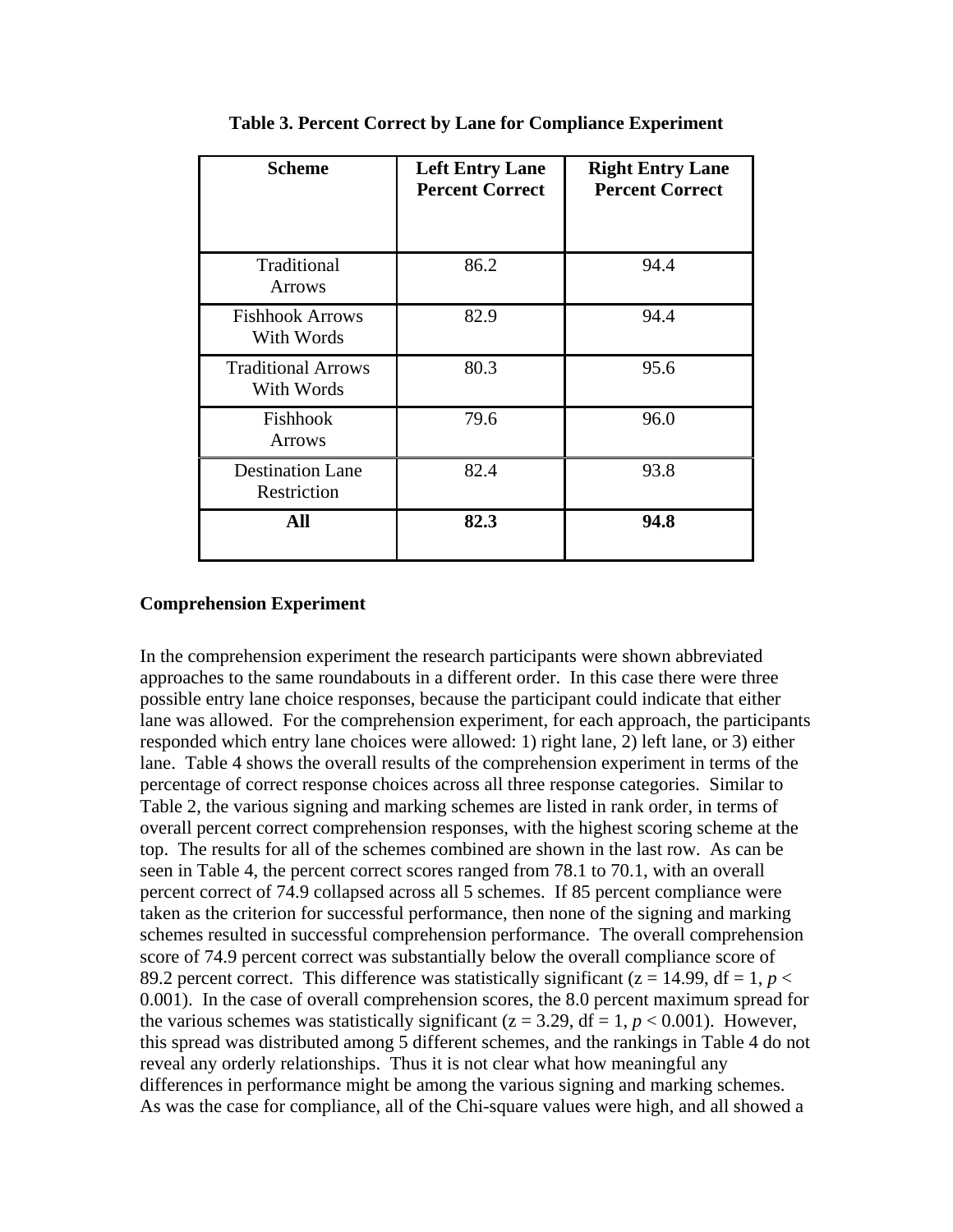statistically significant effect over chance responding. In this case the Chi-square 0.95 criterion for chance responding was 6.0 or below. All of the Chi-square results given in Table 4 far exceeded this criterion. Thus, in terms of overall comprehension, all of the signing and marking schemes performed significantly above the chance level, but the overall percentage of correct responding was significantly lower than that for compliance.

| <b>Scheme</b>                              | <b>Entry Lane</b><br><b>Percent Correct</b> | <b>Entry Lane</b><br>Chi-square:<br><b>Difference from</b><br>Chance (50 percent) |
|--------------------------------------------|---------------------------------------------|-----------------------------------------------------------------------------------|
| Fishhook<br><b>Arrows</b>                  | 78.1                                        | 322.7                                                                             |
| <b>Destination Lane</b><br>Restriction     | 77.5                                        | 307.0                                                                             |
| <b>Fishhook Arrows</b><br>With Words       | 75.9                                        | 288.0                                                                             |
| Traditional<br><b>Arrows</b>               | 72.8                                        | 247.5                                                                             |
| Traditional<br><b>Arrows</b><br>With Words | 70.1                                        | 221.8                                                                             |
| All                                        | 74.9                                        | 1368                                                                              |

**Table 4. Percent Correct and Chi-square for Comprehension Experiment**

The reason for this poorer overall performance in the comprehension experiment becomes apparent when the same comprehension data were analyzed with respect to which response category was actually the correct one. Table 5 shows the percent correct choices when the left entry lane was the correct choice, when the right entry lane was the correct choice, and when either entry lane was the correct choice. The ordering of the schemes is the same as in Table 4, based upon overall comprehension performance not separated by lane. As can be seen in Table 5, for all 5 schemes, the percentage correct was always higher for the right lane and left lane responses, than for the either lane response. Collapsed across all 5 schemes, when the left or right entry lane was the correct choice, the drivers responded correctly about 90 percent of the time. If measured against an 85 percent correct criterion, drivers understood the left lane and right lane restrictions well. However, when either entry lane was the correct choice, the drivers responded correctly only about 44 percent of the time. This difference between 90 percent correct and 44 percent correct was statistically significant ( $z = 20.8$ , df = 1,  $p <$ 0.001). Thus drivers understood the right and left lane restrictions well, but the option of either lane was rather poorly understood. Even for the best signing and marking scheme, the Fishhook Arrows, the concept of either lane was only comprehended about 48 percent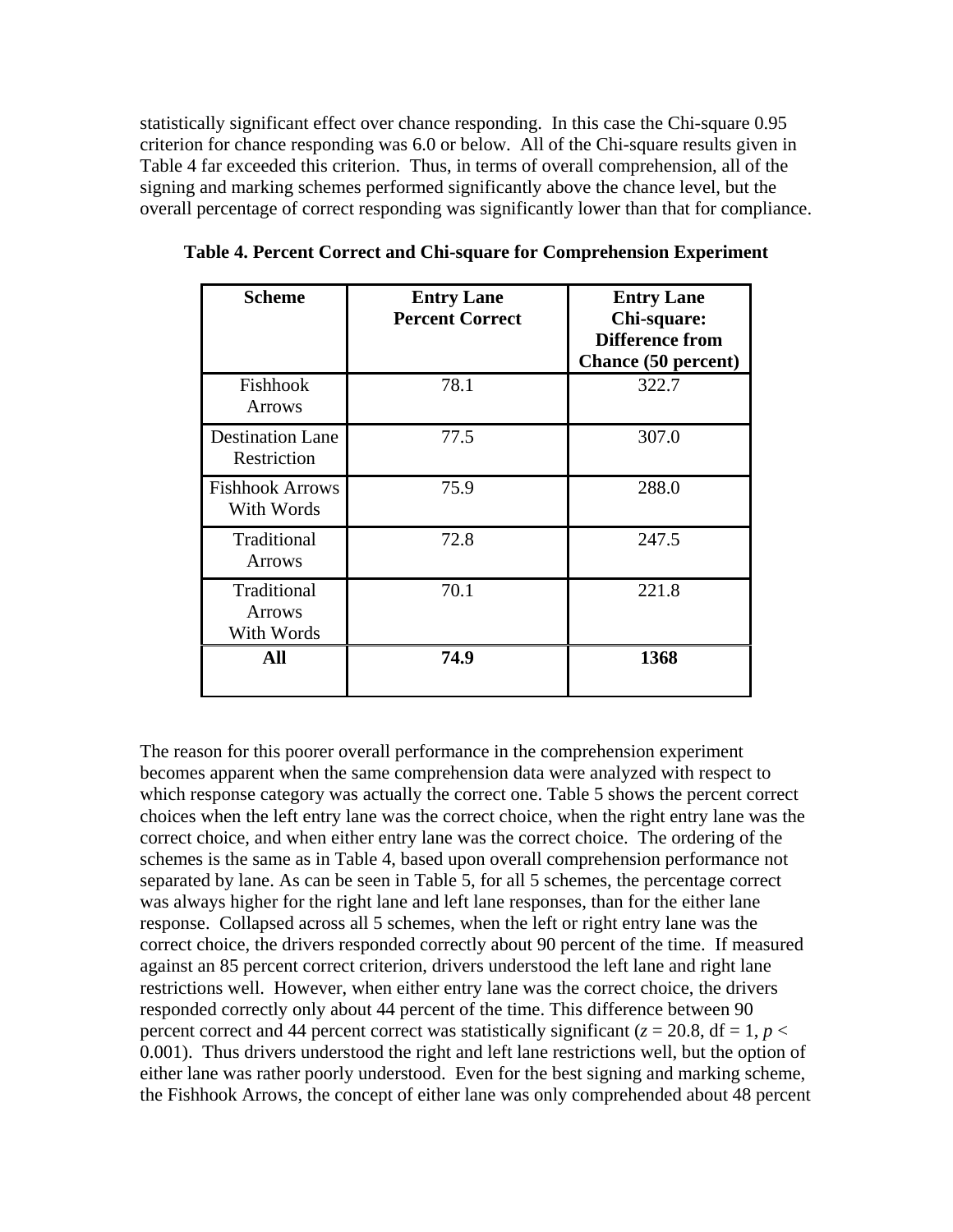of the time. The rank ordering of schemes on the basis of percent correct for the either lane response was the same as the rank ordering for the overall percent correct comprehension. This similarity in rank ordering may be taken as an indication that the relatively poor understanding of the either lane option was a major contributing factor in reducing the overall comprehension scores. This poor comprehension of the concept of being allowed to enter from either lane could interfere with the effectiveness of lane restriction signing and marking to control traffic flow through real roundabouts. If traffic engineers calculate the capacity of a roundabout design based upon drivers understanding the allowed entry lane options and distributing themselves accordingly across the entry lanes, the design calculations could seriously overestimate the working capacity of the operational roundabout.

| <b>Scheme</b>                              | <b>Left Lane Only</b><br><b>Percent</b><br><b>Correct</b> | <b>Right Lane Only</b><br><b>Percent</b><br><b>Correct</b> | <b>Either Lane</b><br><b>Percent</b><br><b>Correct</b> |
|--------------------------------------------|-----------------------------------------------------------|------------------------------------------------------------|--------------------------------------------------------|
| Fishhook<br><b>Arrows</b>                  | 92.6                                                      | 93.5                                                       | 48.1                                                   |
| <b>Destination Lane</b><br>Restriction     | 91.7                                                      | 94.4                                                       | 46.3                                                   |
| <b>Fishhook Arrows</b><br>With Words       | 96.3                                                      | 91.7                                                       | 39.8                                                   |
| Traditional<br><b>Arrows</b>               | 89.8                                                      | 83.3                                                       | 45.1                                                   |
| Traditional<br><b>Arrows</b><br>With Words | 82.4                                                      | 88.9                                                       | 38.9                                                   |
| All                                        | 90.6                                                      | 90.3                                                       | 43.7                                                   |

#### **Workability Ratings**

The workability ratings portion of the study was the only opportunity that the participants had to view all five signing and marking schemes. Because of procedural errors, valid workability ratings were obtained from only 66 of the 90 participants. Table 6 shows the mean workability ratings from those 66 participants. The various signing and marking schemes are listed in descending rank order of mean ratings. The overall mean rating for all 5 schemes combined was 4.5, just greater than the 4.0 mid-point of the scale, which was labeled "might work". The mean rating scores ranged from 4.2 to 5.0, all somewhat above this 4.0 mid-point. None of the schemes were rated as "unworkable" (would not work at all) on the 7-point scale. An omnibus *F* test revealed no significant difference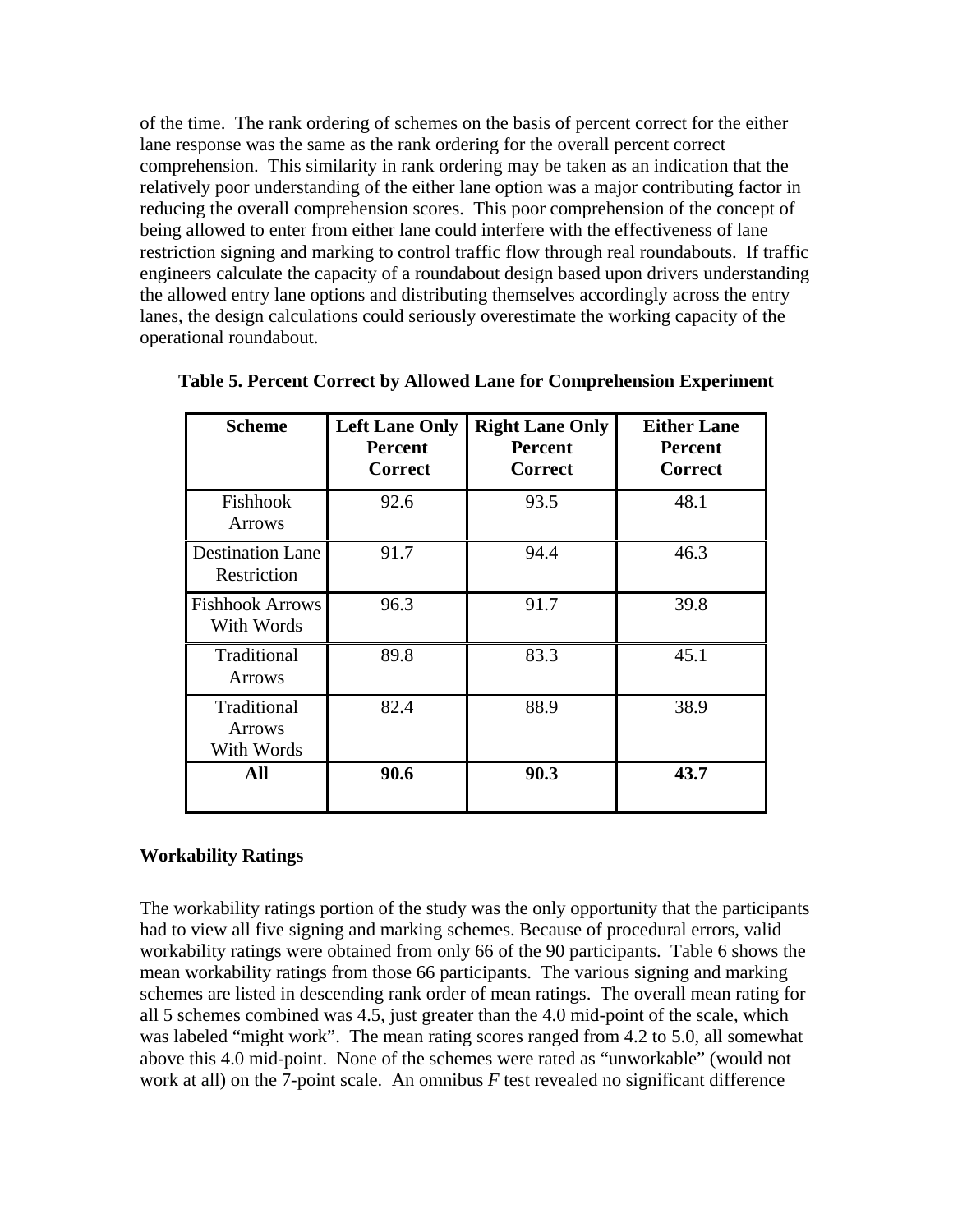between the various signing and marking schemes. Thus, the questionnaire data provide no evidence that any one scheme is considered better than any of the others..

| <b>Scheme</b>                           | <b>Mean Rating</b> | <b>Standard Error</b> |
|-----------------------------------------|--------------------|-----------------------|
| <b>Destination Lane</b><br>Restriction  | 5.03               | 0.25                  |
| Traditional<br>Arrows                   | 4.18               | 0.19                  |
| <b>Traditional Arrows</b><br>With Words | 4.70               | 0.21                  |
| <b>Fishhook Arrows</b><br>With Words    | 4.38               | 0.22                  |
| Fishhook<br>Arrows                      | 4.66               | 0.22                  |
| All                                     | 4.59               | 0.25                  |

#### **Table 6. Mean Workability Rating Scores**

#### **General Results**

An important safety question relates to whether or not any of the five schemes leads to attempts to drive in the wrong direction around the circulatory roadway of the roundabout. This question is particularly important with regard to the Traditional Arrow scheme (see Figure 1), where similar arrow symbols have commonly been used to indicate an immediate turn. When used as a lane restriction marking in the left approach lane to a roundabout, a left-hand arrow symbol of this type might be interpreted as an indication to make a left turn at the next possible opportunity, which could be construed as immediately after the approach splitter island (if such an island exists). This interpretation might lead drivers to attempt to navigate the circulatory roadway in the wrong direction, a maneuver with potentially strong negative safety consequences. However, of the 1,620 roundabouts driven in the compliance experiment, none of the participants drove in the wrong direction with any of the schemes. Thus, the simulation results provide no evidence that any of the signing and marking schemes might induce drivers to travel the circular roadway in a clockwise direction.

During training for the simulation, one research participant did initially attempt to drive the circulatory roadway in the wrong direction. This participant quickly recognized the mistake, backed up slightly, and proceeded around the circulatory roadway in the correct direction. During training, approximately 450 single-lane roundabouts were driven by the 90 research participants (about 5 roundabouts per participant). These training roundabouts were presented before the main experiment in order to accustom the research participants to navigating through roundabouts in a driving simulator. All of these single lane roundabouts used in training included only standard roundabout signs and markings: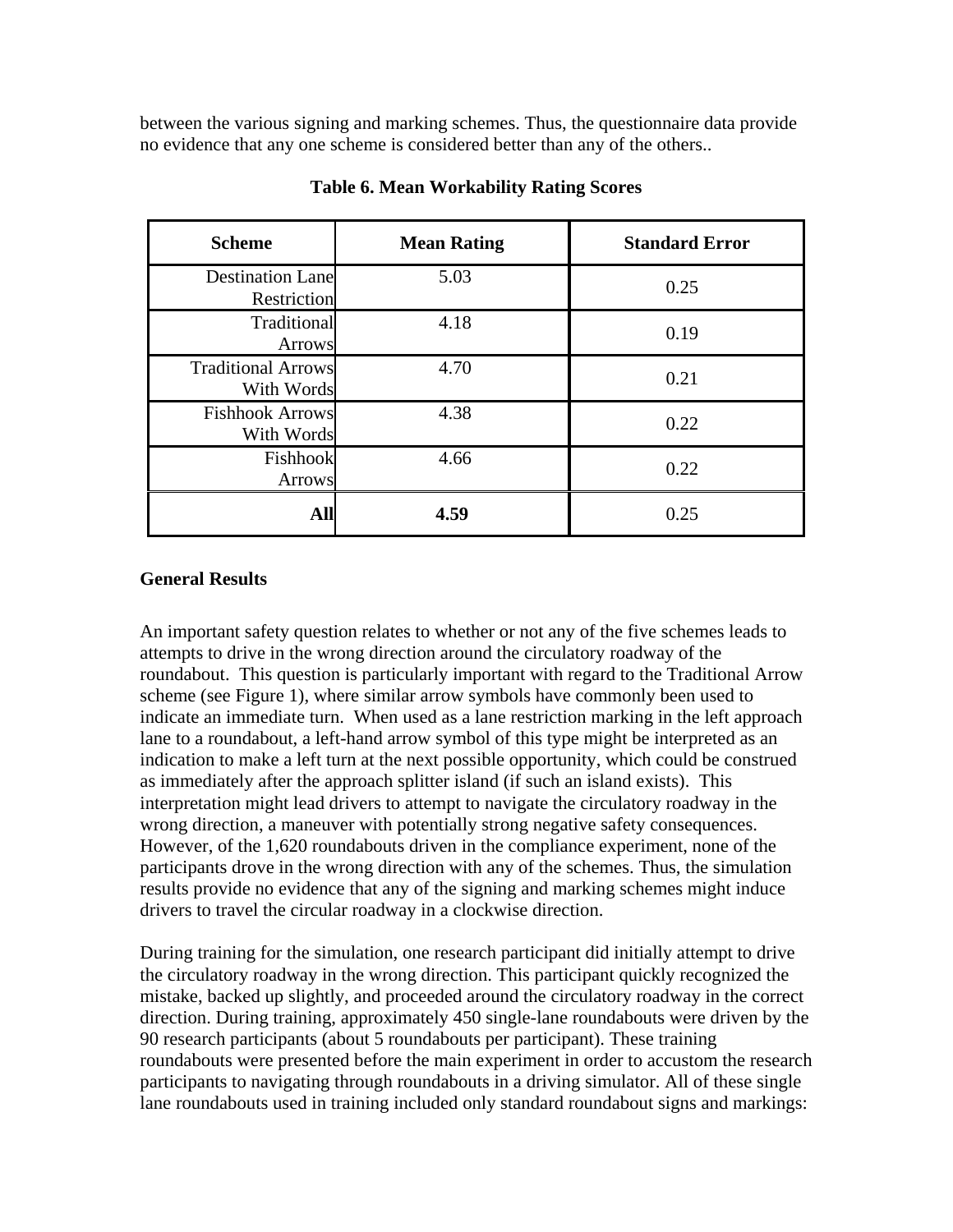a roundabout ahead warning sign with a 20 mph placard, crosswalk signs, yields signs, and a one-way sign and chevrons on the circulatory roadway. These training roundabouts had no lane restriction signing or markings. Thus, the only aborted attempt at a clockwise movement through the roundabout could not be attributed to lane restriction signing or marking.

In the simulation a diagrammatic navigation sign located 541 feet upstream of the inscribed circle (see Figure 7) preceded each roundabout. The diagrammatic sign was the only source of information concerning roundabout exit location prior to the exit itself. The diagrammatic sign performed well in that the participants rarely used the wrong roundabout exit. Participants were correct for 99.1 percent of left exits, 98.5 percent of straight through exits, and 99.1 of right exits. In three incorrect instances a driver made a U-turn by exiting the roundabout on the entry leg. In general the total number of navigation errors of all types was extremely small in the present study. Overall the diagrammatic navigation signs were effective, resulting in 99 percent correct responding for all exit directions.

The driving simulation included three control trials (Type F, see Figure 6) in which there were no lane restriction signs or markings. There was one trial in which each of three exits (right, straight through, or left) were assigned. Thus there was one observation per participant with each assigned exit destination. Table 7 shows lane use as a function of the appropriate exit to reach the assigned destination where there were no lane restriction signs and markings. When entry lane restrictions are not provided, convention, and some state laws, specify use of the right lane for right turns, either lane for straight through movements, and the left lane for left turns. Only one participant (one percent) violated the convention for the right turns. Nearly three-fourths (73 percent) used the right lane where convention does not specify a lane. Of greatest concern, however, is the use of the right lane by 26 percent of participants when they made a left turn movement. This finding suggests a strong bias towards use of the right entry lane.

| <b>Entry Lane</b><br>Used | <b>Destination Exit</b><br>(Right) | <b>Destination Exit</b><br>(Through) | <b>Destination Exit</b><br>(Left) |
|---------------------------|------------------------------------|--------------------------------------|-----------------------------------|
| Right                     | QQ                                 |                                      |                                   |
| ∟eft                      |                                    |                                      |                                   |

**Table 7. Percent of Entry Lane Use in Control Condition Where No Lane Restriction Signs or Markings were Used** 

The results of the compliance experiment may also provide some indication of a possible destination direction hypothesis on the part of the research participants. It is possible that the research participants could have responded according to an internal hypothesis which is altogether independent of any lane restriction markings. Ignoring the lane restriction markings, the participants could have responded according to the following hypothesis: if the destination is to the left, enter the roundabout in the left lane; if the destination is to the right, or straight ahead, enter the roundabout in the right lane. The data in Table 7 are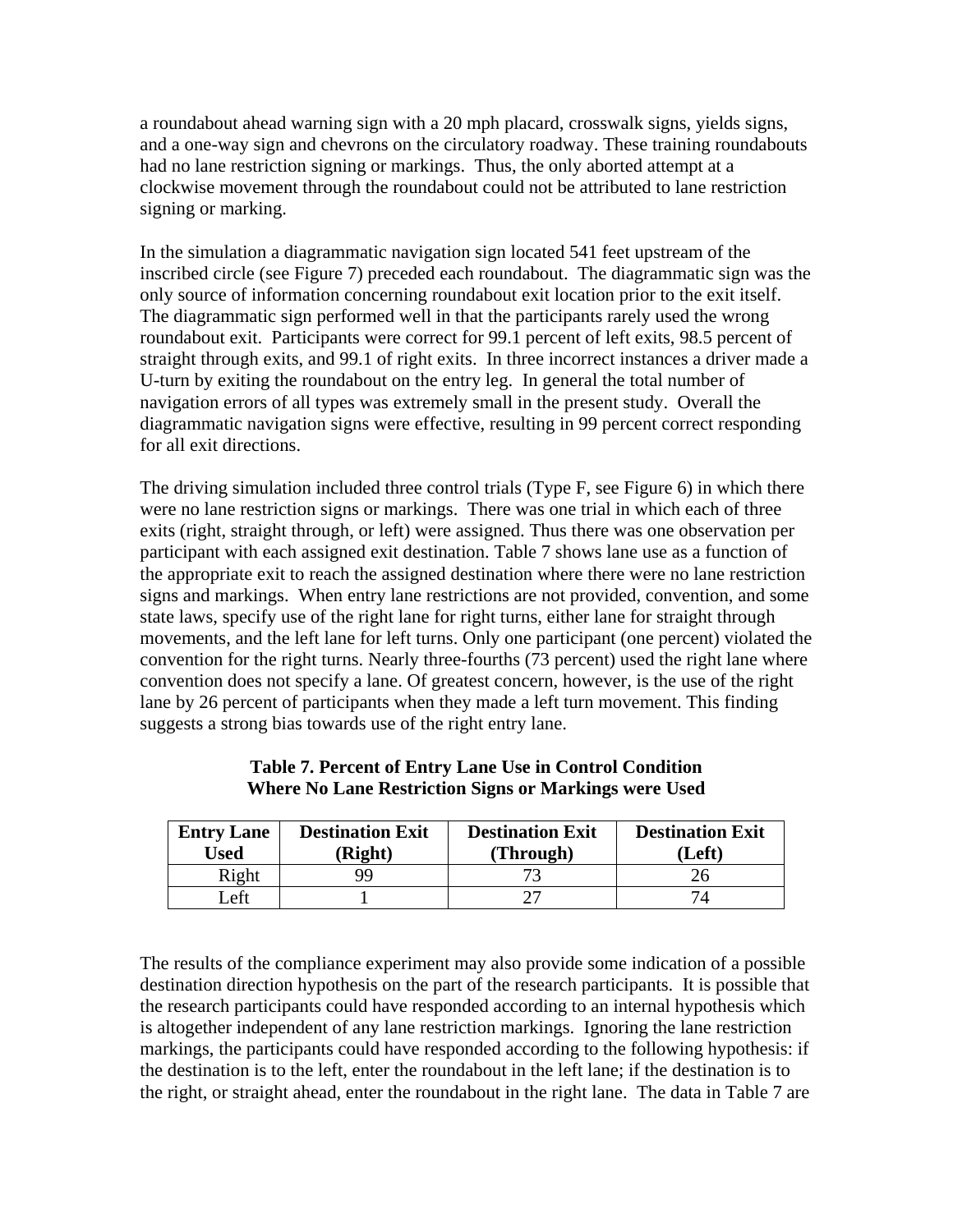certainly consistent with this hypothesis with respect to use of the right lane for turning right. The data in Table 7 are also consistent with about two-thirds of the participants holding this hypothesis for proceeding straight through or turning left. Other tests of the possible use of this hypothesis would be: 1) the percentage of drivers who used the right entry lane to proceed straight through when the right lane was designated for right turns only (marking Types D and E), 2) the percentage of drivers who used the left lane to proceed straight through the roundabout when the left land was designated for left turns only (marking Types A and B), and 3) the percentage of drivers who used the right entry lane to make left turns when that maneuver was designated as not legal. Table 8 shows the percentage of participants who used the left lane to proceed straight through the roundabout when the left lane was designated for left turns only (Types A and B). It can be seen that a substantial minority of about 17 percent of the participants used the left lane in this case. This outcome indicates that at least 17 percent ignored or did not understand or respect the left-turn only lane restriction, and also that about 20 percent of the participants did not hold the suggested internal model that views the right lane as the proper lane for through movements.

**Table 8. Percentage of Entry Lane Use when Left Lane was Designated Left Turn Only and Intended Exit was Straight Through** 

| <b>Entry Lane</b><br>Used | <b>Type A</b> | <b>Type B</b> | <b>Percent Lane Use</b> |
|---------------------------|---------------|---------------|-------------------------|
| Right                     |               |               |                         |
| _eft                      |               |               |                         |

Table 9 shows the percentage of participants that used each entry lane for a through movement when the right lane was designated for right turns only. Over one-third of the participants used the right lane inappropriately.

| Table 9. Percent of Entry Lane Use when the Right Lane was Designated |
|-----------------------------------------------------------------------|
| <b>Right Turn Only and the Intended Exit was Straight Through</b>     |

| <b>Entry Lane</b><br><b>Used</b> | <b>Type D</b> | <b>Type E</b> | <b>Percent Lane Use</b> |
|----------------------------------|---------------|---------------|-------------------------|
| Right                            | າາ            | 38            |                         |
| _eft                             | C)            |               | 74                      |

The proposed internal hypothesis would have no participants turning left from the right lane. However, when the right lane was designated such that left turns were prohibited, i.e., the signs and marking allowed either right turn only or right and through movements, almost an average of 18 percent of participants still entered the roundabouts from the right lane to make a left turning movement (see Table 10). Formal vehicle path data through the roundabout were not analyzed for what drivers did when they made a mistake and entered the roundabout in the wrong lane. However, general observation indicated that, in these cases, drivers simply crossed over lanes in the circulatory roadway to position themselves correctly for the appropriate exit.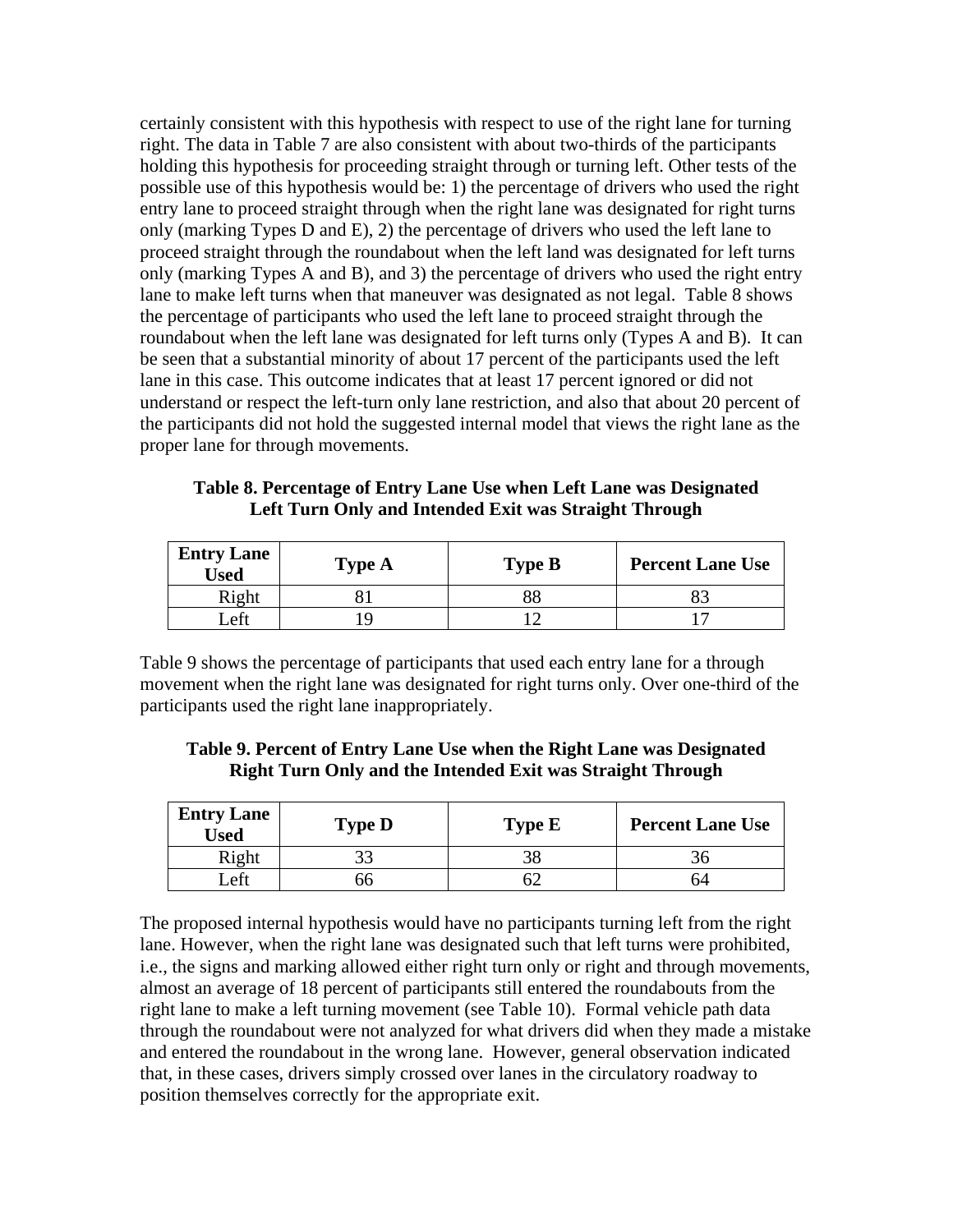## **Table 10. Percent of Entry Lane Use when the Right Lane was Designated for Right or Right and Through Movements and the Intended Exist Required a Left Turn**

| <b>Entry Lane</b><br>Used | <b>Type B</b> | Type C | <b>Type D</b> | <b>Type E</b> | <b>Percent</b><br><b>Lane Use</b> |
|---------------------------|---------------|--------|---------------|---------------|-----------------------------------|
| Right                     | 20            |        |               |               |                                   |
| Left                      | $80\,$        |        | 82            | 86            |                                   |

In the present study three different approaches were used to evaluate the relative performance of five signing and marking schemes. These evaluation approaches were driving simulation, comprehension and workability ratings. The rank orderings of the three outcome measures of effectiveness may be compared to determine whether a consistent pattern emerges. A consistent pattern might indicate one of the schemes is superior or inferior to the other, even though with the single effectiveness measures no significant difference emerged. Table 11 shows the rank orderings using the three evaluation approaches. No consistent ordering emerged. This result points toward the conclusion that none of the signing and marking schemes was substantially better or worse than any other scheme in terms of a practical or usable performance advantage.

An important corollary of this conclusion relates to there being no consistent difference between an Arrow condition and its corresponding Arrow with Words condition. The inclusion of the words "only" and "all" on some trials was designed to assist drivers to distinguish between restrictive or permissive designations. Table 11 reveals that in 4 out of 6 cases the arrows alone performed better than the arrows with words. The fact that the Arrow with Words condition did not consistently perform better than the Arrows alone condition provides evidence that, as far as the present experiment is concerned, the inclusion of such wording was of little help in promoting understanding

| <b>Rank</b>    | Compliance                | Comprehension             | <b>Workability</b><br><b>Ratings</b> |
|----------------|---------------------------|---------------------------|--------------------------------------|
|                | Traditional               | Fishhook                  | <b>Destination Lane</b>              |
|                | <b>Arrows</b>             | <b>Arrows</b>             | Restriction                          |
| $\overline{2}$ | <b>Fishhook Arrows</b>    | <b>Destination Lane</b>   | Traditional                          |
|                | With Words                | Restriction               | <b>Arrows</b>                        |
| 3              | <b>Traditional Arrows</b> | <b>Fishhook Arrows</b>    | <b>Traditional Arrows</b>            |
|                | With Words                | With Words                | With Words                           |
| Δ              | Fishhook                  | Traditional               | <b>Fishhook Arrows</b>               |
|                | <b>Arrows</b>             | <b>Arrows</b>             | With Words                           |
| 5              | <b>Destination Lane</b>   | <b>Traditional Arrows</b> | Fishhook                             |
|                | Restriction               | With Words                | Arrows                               |

**Table 11. Rankings from Three Different Evaluations**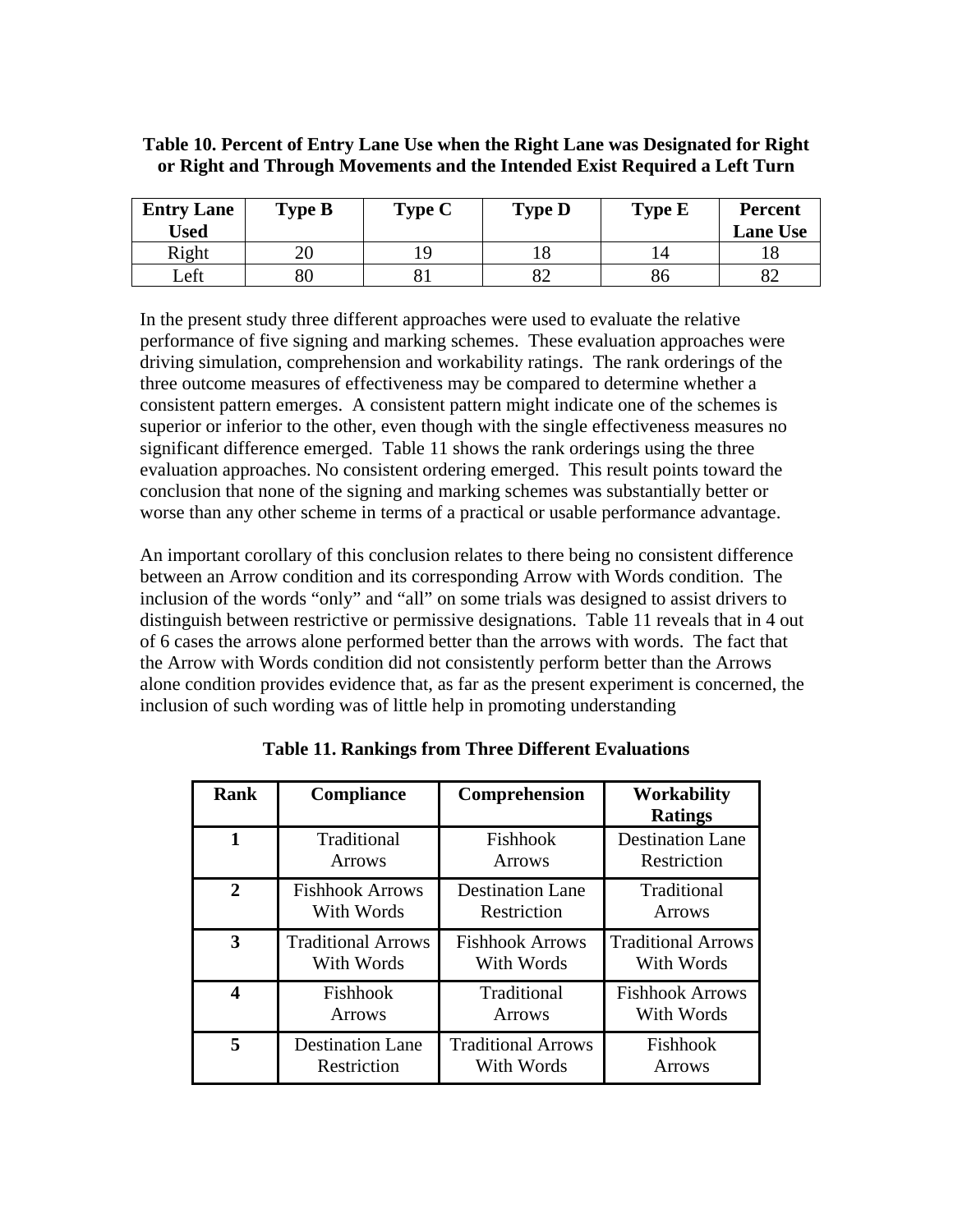The question may also be asked whether there were any significant or meaningful age or gender effects in the results from the present study. Table 12 shows the age and gender effects for the Compliance, Comprehension and Workability evaluations. The data are given in terms of overall percentages of correct responding for compliance and comprehension, and in terms of mean rating scores for workability. For both compliance and comprehension, the younger participants had a higher percentage of correct responses than the middle aged participants, who in turn had a higher percentage of correct responses than the older participants. These two seemingly consistent age effects were not statistically significant, however, neither for compliance  $(F (2, 84) = 2.52, p = 0.09)$ nor for comprehension (F  $(2, 84) = 1.89$ ,  $p = 0.16$ ). Nor was there a statistically significant age effect for the mean workability scores (F  $(2, 36) = 0.157$ ,  $p = 0.86$ ). Thus the age group of the participants had no significant effect on any of the overall performance evaluations of entry lane restrictions.

A somewhat similar picture emerged for the effect of gender. For both compliance and comprehension, the males had a higher percentage of correct responses than the females. Only the gender effect for the compliance experiment turned out to be statistically significant (F  $(1, 84) = 18.1, p < 0.001$ ). The gender effect for the comprehension experiment was not statistically significant (F  $(1, 84) = 1.02$ ,  $p = 0.32$ ), nor was the gender effect for the workability ratings  $(F (1, 36) = 1.91, p = 0.18)$ . Thus the only gender effect observed was for the compliance experiment, where the males performed better (93.2 percent correct) than the females (85.2 percent correct). It is not certain of what practical importance such a performance difference might be. None of the age by gender interaction effects was statistically significant for any of the three evaluation approaches. These scant age and gender effects might be expected, considering the small sample sizes involved (only 6 people in each age group, and only 9 people in each gender group). In summary, based upon the results of the present study, age and gender had little meaningful effect upon lane restriction performance.

| Age<br>and<br><b>Gender</b> | Compliance -<br><b>Percent</b><br><b>Correct</b> | Comprehension -<br><b>Percent</b><br><b>Correct</b> | Workability-<br><b>Mean Scale</b><br><b>Score</b> |
|-----------------------------|--------------------------------------------------|-----------------------------------------------------|---------------------------------------------------|
| Younger                     | 91.9                                             | 77.6                                                | 4.56                                              |
| Middle Age                  | 89.1                                             | 76.7                                                | 4.66                                              |
| Older                       | 86.7                                             | 70.4                                                | 4.58                                              |
| Female                      | 85.2                                             | 73.2                                                | 4.39                                              |
| Male                        | 93.2                                             | 76.5                                                | 4.84                                              |

#### **Table 12. Results by Age and Gender**

#### **DISCUSSION**

The results of the current evaluations provided possible answers to a number of questions concerning signing and marking schemes for double-lane roundabouts. These answers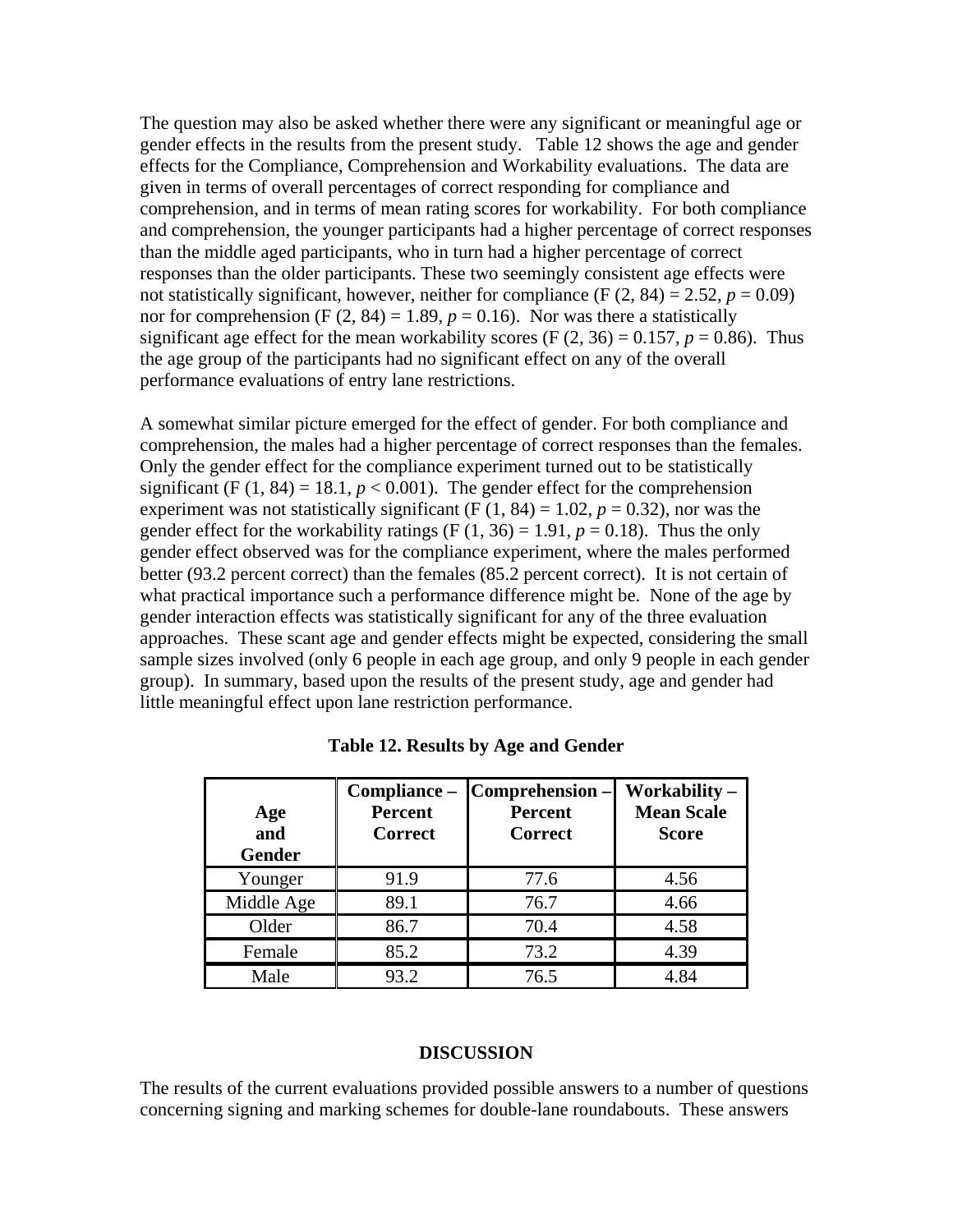are discussed below using the same numbers as the corresponding research questions enumerated above (see Research Questions).

## **Compliance**

The compliance experiment conducted in the driving simulator showed that:

- 1. Drivers complied with indicated entry lanes about 89 percent of the time.
- 2. None of the signing and marking schemes performed unsatisfactorily by an overall 85 percent correct criterion.
- 3. None of the schemes were superior to any of the others in terms of correct lane choices.

These observations corresponded to research questions 1 to 3. The overall failure to comply with lane restrictions of 11 percent of the time is worrisome. It is a strong indication that, regardless of lane restriction signing and marking scheme, many drivers either do not understand the lane restrictions in general, do not understand lane restrictions in a roundabout context, or do not feel that compliance is important in a roundabout context. The finding that drivers continued to make left turns from the right lane, even when the signs and/or markings clearly showed that the right lane must turn right, is of both a safety and an operational concern. Furthermore, in all cases, except the Destination Lane Restriction scheme, the lane restriction markings were presented twice: once distally at 267 feet and then again proximally at 69 feet ahead of the yield line. Such redundancy was an important feature of the present study, and is often not implemented in the field. In field conditions, where there may be less redundancy in signs and markings, and where traffic may cause drivers to miss some lane restriction indications, overall compliance might be less than 89 percent.

The simulation results suggest that conventional arrow signs and markings, fishhook signs and markings, or lane restrictions included on diagrammatic navigation signs would be equally effective and are equally deserving of possible inclusion in the MUTCD. However, the simulation results also imply that where lane restriction compliance is deemed important for either operations or safety, additional steps may be needed to achieve a higher rate of compliance. The simulation does not suggest what those steps should be.

## **Comprehension**

The comprehension test showed that:

- 4. Drivers understood left and right lane options about 90 percent of the time.
- 5. The concept of "either lane" was poorly comprehended, and was correctly identified only 44 percent of the time.
- 6. The lack of comprehension of allowed lane choices may reduce the effectiveness of lane restrictions to control traffic flow.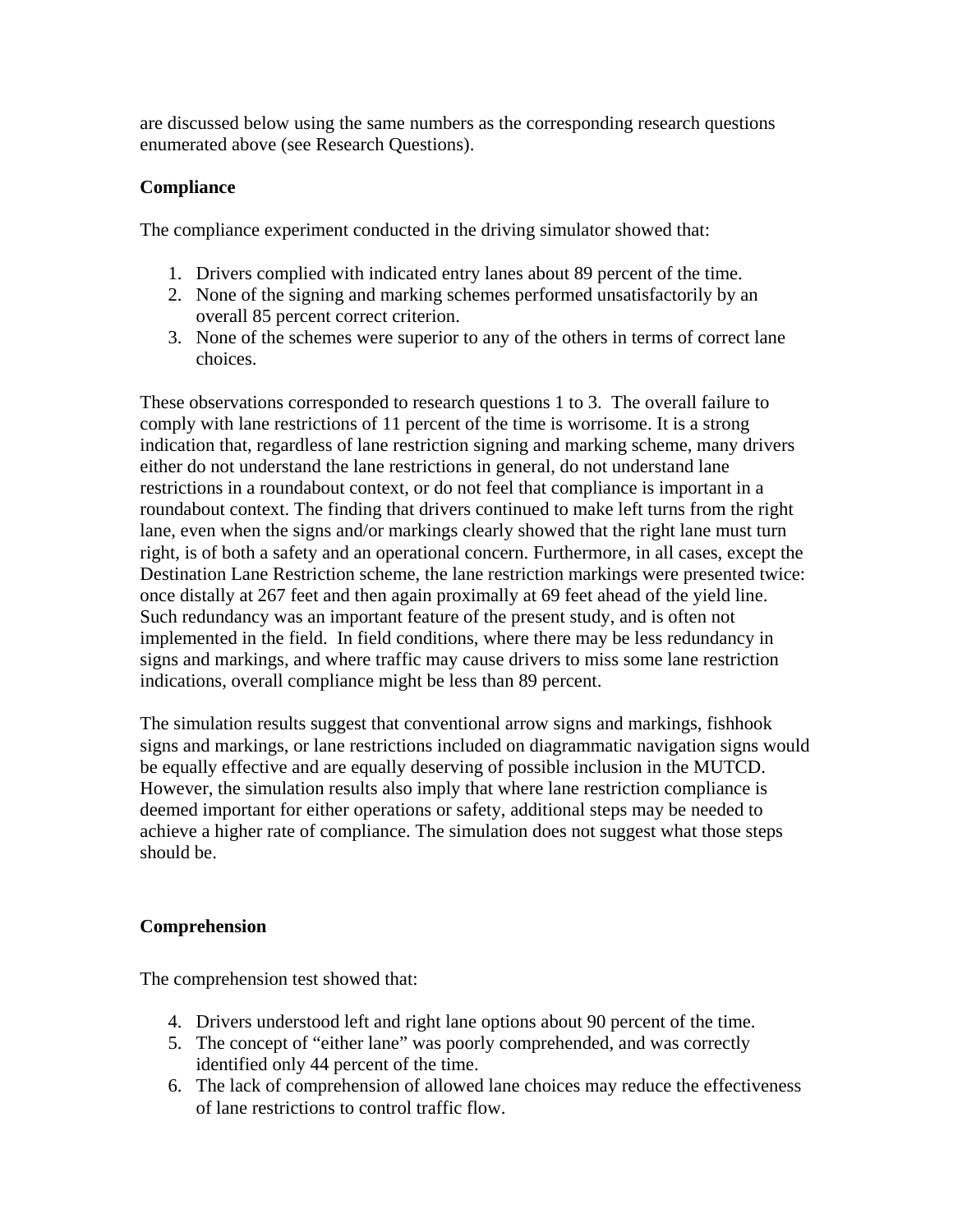These observations corresponded to research questions 4 to 6. In the present study the research participants displayed a poor understanding of situations where the signing and marking indicated that either entry lane was allowed. Poor comprehension was consistent across all five signing and marking schemes, ranging from 39 to 48 percent correct, depending upon the scheme. Comprehension was poor even with the Destination Lane Restriction scheme, which was markedly different from the other four schemes in its presentation of lane restriction information, and which even included the words "either lane" on the sign.

The high error rate when "either lane" was the correct response may be partially attributable to the participants' propensity to say which lane they would use. The instructions for the comprehension test were reworked several times during pilot testing, before participants stopped making statements such as "I would use the … lane". The final instructions were:

*"In the session you just finished you were instructed to follow the signs to McLean by choosing the lane you were most comfortable with. Now for this session I would like for you to tell me, when following the signs to McLean which lane (right, left, or either) that you are allowed to use. Do you have any other questions? Remember. You have three choices: Right, Either, or Left."* 

The bold faced words in the instructions were emphasized with intonation when read to the participants.

The difficulty in getting participants to use the "either lane" choice may have caused a higher error rate than true comprehension. However, the error rate of 10 percent in left and right lane choices is consistent with the overall 11 percent error rate in the simulation, and supports the conclusion from the simulation that many drivers do not understand the current lane restriction signing and/or markings.

As in the compliance experiment, in the comprehension experiment, there was no scheme that was significantly better than the others, and no scheme that was significantly worse than the others.

It is possible that the poor comprehension of the concept of "either lane" may be symptomatic of a more fundamental misunderstanding which extends beyond the realm of roundabouts. There may be pervasive confusion about lane indications in general, as to whether they are "permissive" (allow drivers to go in the indicated direction, but also allow other directions) or "restrictive" (allow drivers only to go in the indicated direction, and no other direction). Such confusion may come from other encounters with lane restrictions and could carry over to the roundabout situation. In the present study the addition of clarifying wording to the Arrow with Words conditions was directed at reducing such potential confusion. However, the lack of consistency in ranking the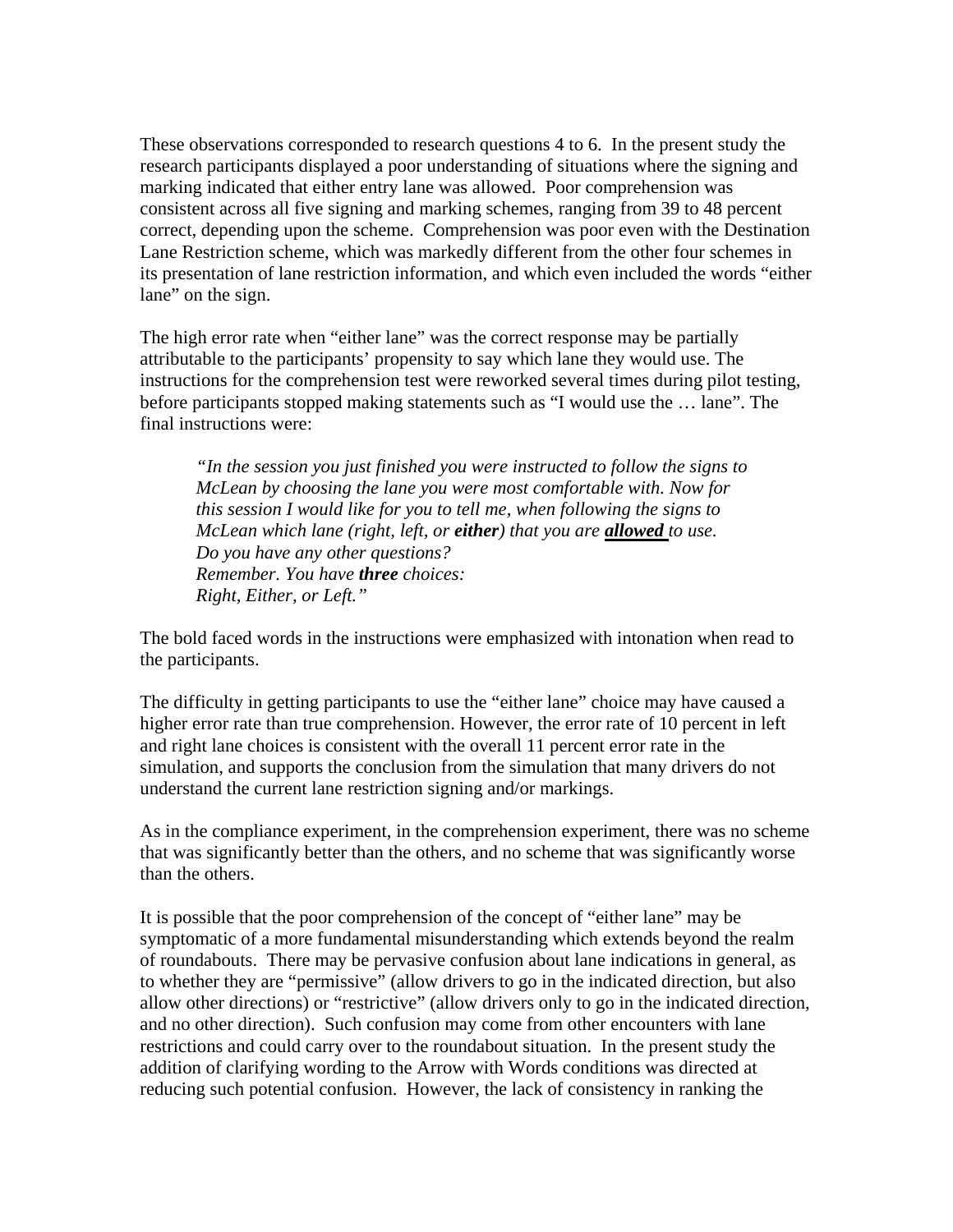Arrows with Words condition always being higher than the corresponding Arrows alone condition (see Table 11) indicates that such supplemental wording did not produce the intended effect. Thus, either the wording was not effective, or the source of the confusion may reside somewhere other than the "permissive" / "restrictive" distinction. Whatever the cause, the current study clearly demonstrates poor comprehension of the concept of being allowed to enter the roundabout in either lane. As mentioned before, such poor comprehension could reduce the predicted effectiveness of lane restrictions to control traffic flow, and seriously restrict the potential operational capacity of real roundabouts.

## **Workability Ratings**

The workability ratings showed that:

- 7. Drivers rated all schemes slightly above the mid-point of the scale, which was labeled "Might Work".
- 8. None of the schemes were rated as unworkable (would not work at all).
- 9. None of the schemes were rated as more workable than any of the others.

These observations corresponded to research questions 7 to 9. The workability ratings represented the only portion study in which each participant saw all five signing and making schemes. The fact that none of the mean ratings indicated an unworkable scheme corroborates findings of the simulation and comprehension tests. The fact that none of the mean ratings approached "would work very well" corroborates the lack of understanding of the lane restriction signing and marking schemes that was evident in the other evaluations.

## **General Observations**

In addition a number of general research observations emerged from the present study:

- 10. None of the schemes led to wrong way rotation.
- 11. Diagrammatic navigation signs were extremely effective (99 percent) in indicating the correct exit for the intended destination.
- 12. Drivers exhibited a bias toward the right entry lane (66/34).
- 13. There was mixed evidence of a possible destination hypothesis.
- 14. Rankings of the results from the three evaluation measures were not consistent.
- 15. There were no meaningful age or gender effects.

These observations corresponded to research questions 10 to 15. General Conclusion Number 10 is the most important in the above list. One of the primary advantages of roundabouts from a safety perspective is the uniform flow of traffic in a similar direction. Properly designed, signed and marked roundabouts direct drivers so as to eliminate right angle and near head-on vehicle conflicts. However, if a signing and marking scheme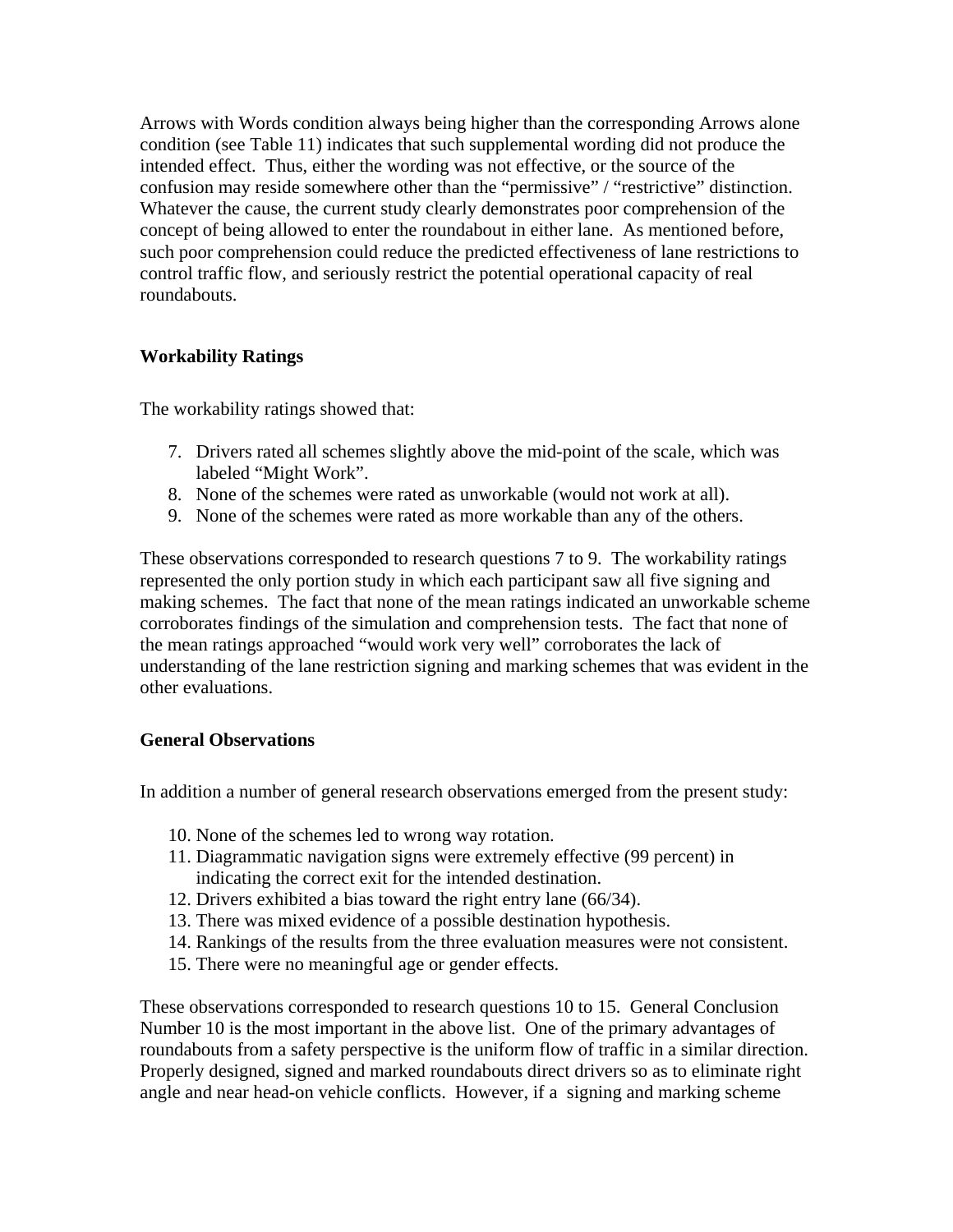induced some drivers to drive the circulatory roadway clockwise, the potential for a headon crash would be introduced, and the safety advantages the roundabout would be reduced. In the present study one attempt to enter the circulatory roadway in the wrong direction was encountered during training. However, the participant aborted the wrong turn before completing it, presumably because he/she noticed the one-way sign and chevrons on the central island.

During the simulation which consisted of a total of 1,620 double lane entries to simulated roundabouts, no wrong way rotations occurred. Thus even though wrong way rotation may be encountered as a rare event, the results of the present study do not suggest any evidence that a particular signing and marking scheme is likely to induce drivers to enter the circulatory roadway in the wrong direction. This outcome is especially important with regard to the Traditional Arrows and Traditional Arrows with Words conditions. As explained above, traditional left-hand arrows in the left entry lane might be interpreted as an indication to turn left at the next opportunity and enter the circulatory roadway in the wrong direction. The Fishhook Arrow scheme was devised to counteract such a misinterpretation by indicating the proper circulatory direction and providing a visual reference symbol for the center of the roundabout. The results of the present study showed no evidence of the Traditional Arrows inducing wrong way rotation, or of the Fishhook Arrows reducing wrong way rotation. Neither scheme produced any wrong way rotation responses in 324 trials each. In this study all the roundabout entrances had the recommended amount of splitter-island deflection (Robinson, et al., 2001), which is intended to slow vehicles, as well as orient them towards the right and a counterclockwise rotation. In addition, one way signs and chevrons were placed as recommended in the FHWA Informational Guide. The present findings might not generalize to roundabouts that lack adequate deflection or are missing directional signing.

#### **Summary**

In summary, all five of the entry lane restriction signing and marking schemes performed equally in terms of driver compliance, with no meaningful differences among them. Furthermore, under no scheme did any participant attempt to drive around the circulatory roadway in the wrong direction. However, the research participants did not comprehend very well the concept of "either lane" being available as a roundabout entry choice.

#### **REFERENCES**

- Austroads, Australia and New Zealand. *Guide to Traffic Engineering Practice: Part 6 Roundabouts*. Austroads Publication No. AP-11.6/93. Sydney, 1993.
- Brown, M., *The Design of Roundabouts*. Transportation Research Laboratory, Crowthorn, Berkshire, UK, 1995.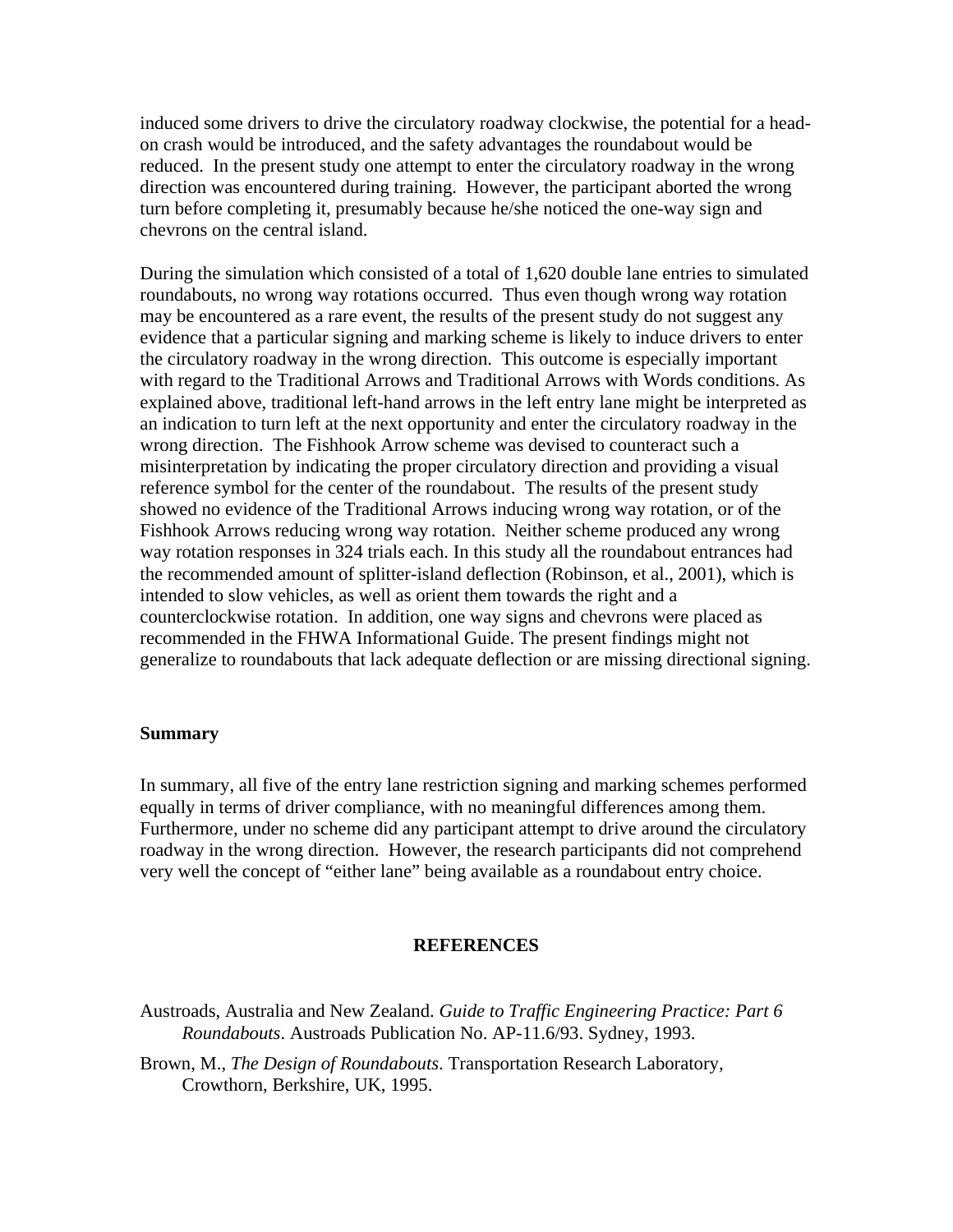- Katz, B., Hanscom, F.R., Inman, V.W., *Navigation Signing for Roundabouts.* Traffic control devices pooled fund study*.* Study No. TPF-5(065). Accessed on August 27, 2007. http://www.pooledfund.org*.* December, 2004.
- Land Transport New Zealand. *Guidelines For Making Multi-lane Roundabouts.* ISBN 0- 478-28910-3. Accessed on August 27, 2007. http://www.transfund.govt.nz/roads/ docs/guidelines-multi-lane-roundabouts.pdf. Wellington, New Zealand. September 2005.
- Lee, J.C., Robinson, B., Kidd, B.D., Scarbrough, W., *Roundabouts: An Arizona Case Study and Design Guidelines.* Final Report 545, Arizona Department of Transportation, Phoenix, 2003.
- McElroy, R.S. Director, Office of Transportation Operations. U.S. Department of Transportation. Federal Highway Administration. Correspondence with Bruce W. Smith Director, Traffic Engineering & Highway Safety Division New York State Department of Transportation. Refer to HOTO-1. April 7, 2005.
- NCUTCD, National Committee on Uniform Traffic Control Devices, Markings Technical Committee. *Chapter 3H: Roundabout Markings.* Attachment No.30. Accessed on August 27, 2007. http://www.ncutcd.org/meetings-200601.shtml. Approved in NCUTCD council on January 20, 2006.
- Robinson, B., Troutbeck, R., Brilon, W., Bondzio, L., Courage, K., Kyte, M., Mason, J., Flannery, A., Myers, E., Bunker, J., Jacquemart, G., *Roundabouts: An Informational Guide*. FHWA-RD-00-067. Federal Highway Administration, 2000.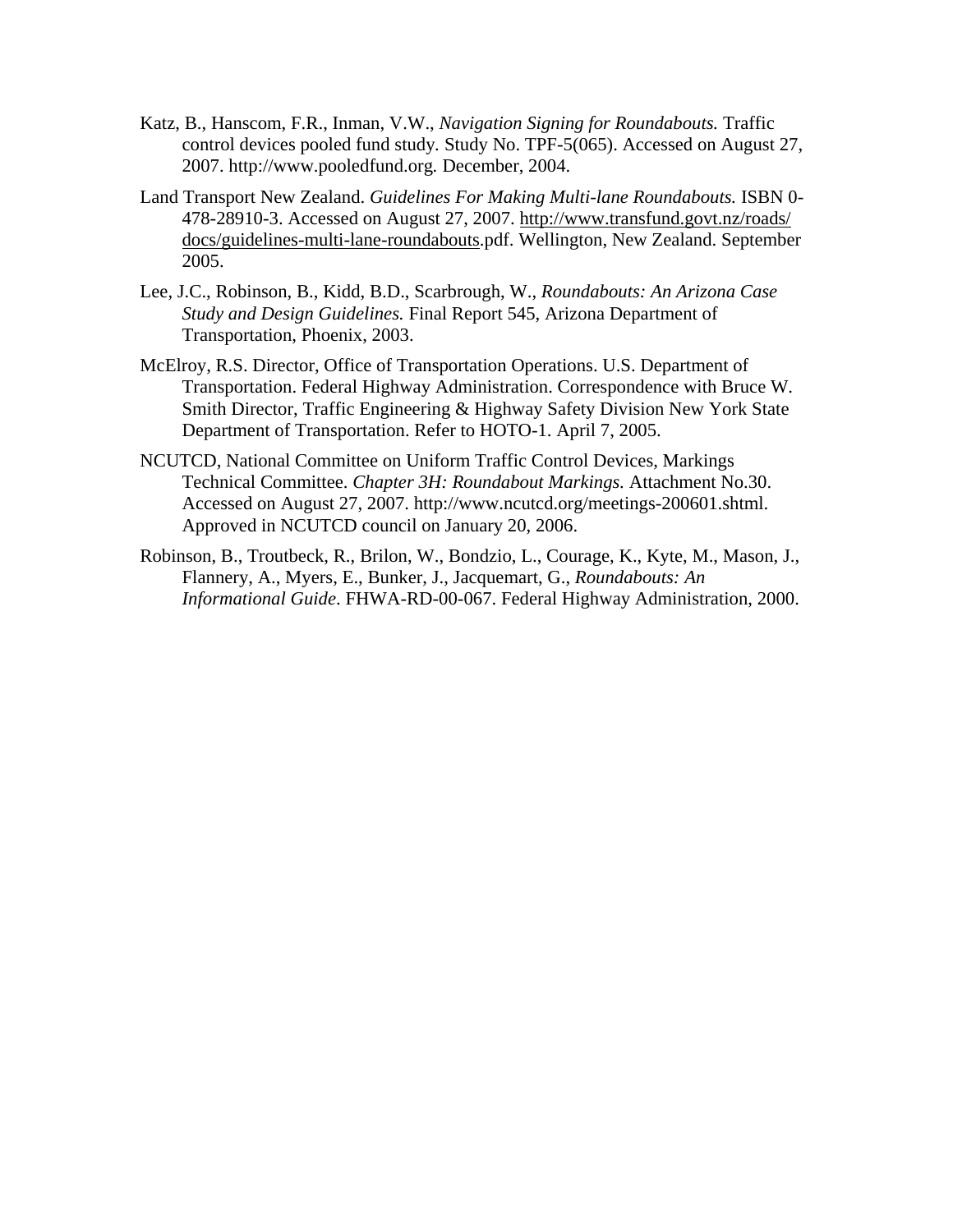#### **APPENDIX A**

This Appendix consists of 6 Figures. The Figures show a plan view of each of the 6 unique types of roundabouts employed in the compliance portion of the experiment. They represent the plan views displayed to the experimenter in the simulator control room for the purpose of manually recording driver responses. The 6 different types of markings are portrayed for the entry (always from the bottom), the circulatory roadway, and the exits of each roundabout type. The light green rectangles represent the entry lane recording positions. The blue rectangles represent the possible exit lane recording positions in the correct exit direction. The rose colored rectangles represent the possible exit lane recording positions in an incorrect exit direction. The correct exit destination is indicated by blue text, while the incorrect exit direction is indicated by red text. All of the colored rectangles and colored text overlays were depicted purely as aids to the experimenter in recording driver responses, and were not visible in the simulation driven by the research participants. The simulator vehicle is portrayed in the center of the roundabout because each plan view was obtained by elevating the driver eye position far above the simulator vehicle. The 6 different roundabout types are shown in Figures A1 to A6:

Figure A 1. Roundabout Markings – Type A – Exit Right

Figure A 2. Roundabout Markings – Type B – Exit Left

Figure A 3. Roundabout Markings – Type C – Exit Right

Figure A 4. Roundabout Markings – Type D – Exit Right

Figure A 5. Roundabout Markings – Type  $E -$  Exit Straight

Figure A 6. Roundabout Markings – Type  $F$  – Exit Right.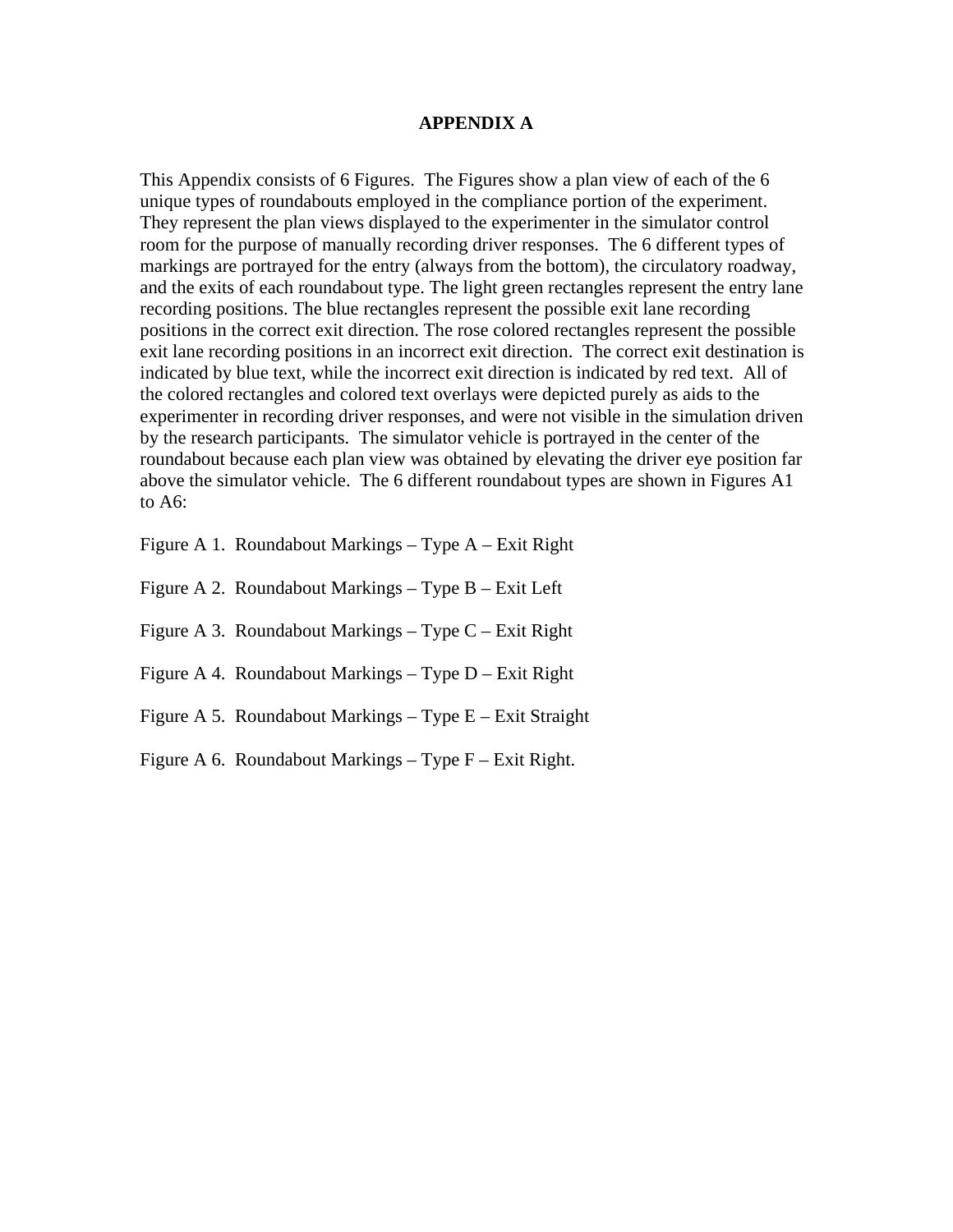

**Figure A 1. Roundabout Marking – Type A – Exit Right**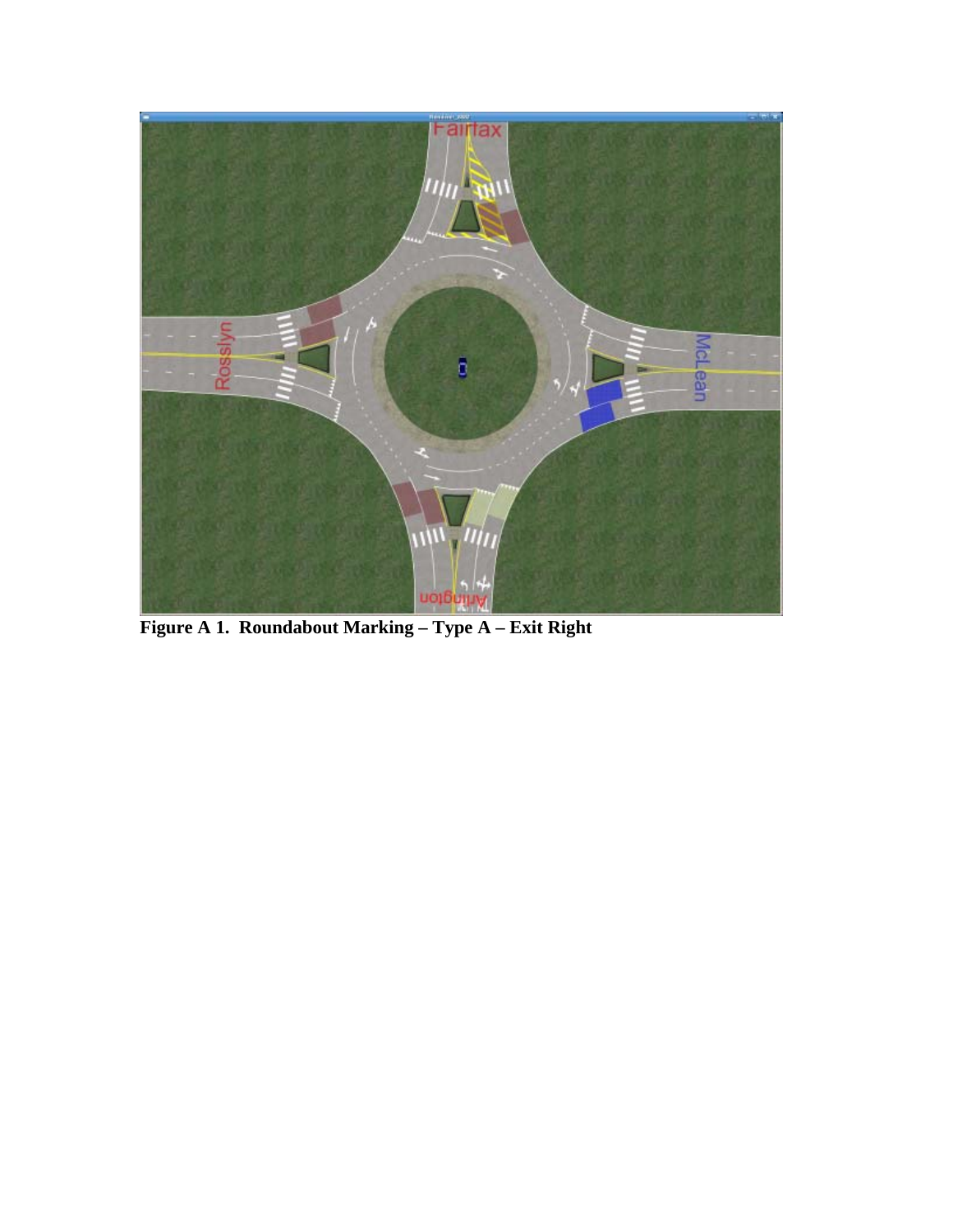

**Figure A 2. Roundabout Marking – Type B – Exit Left**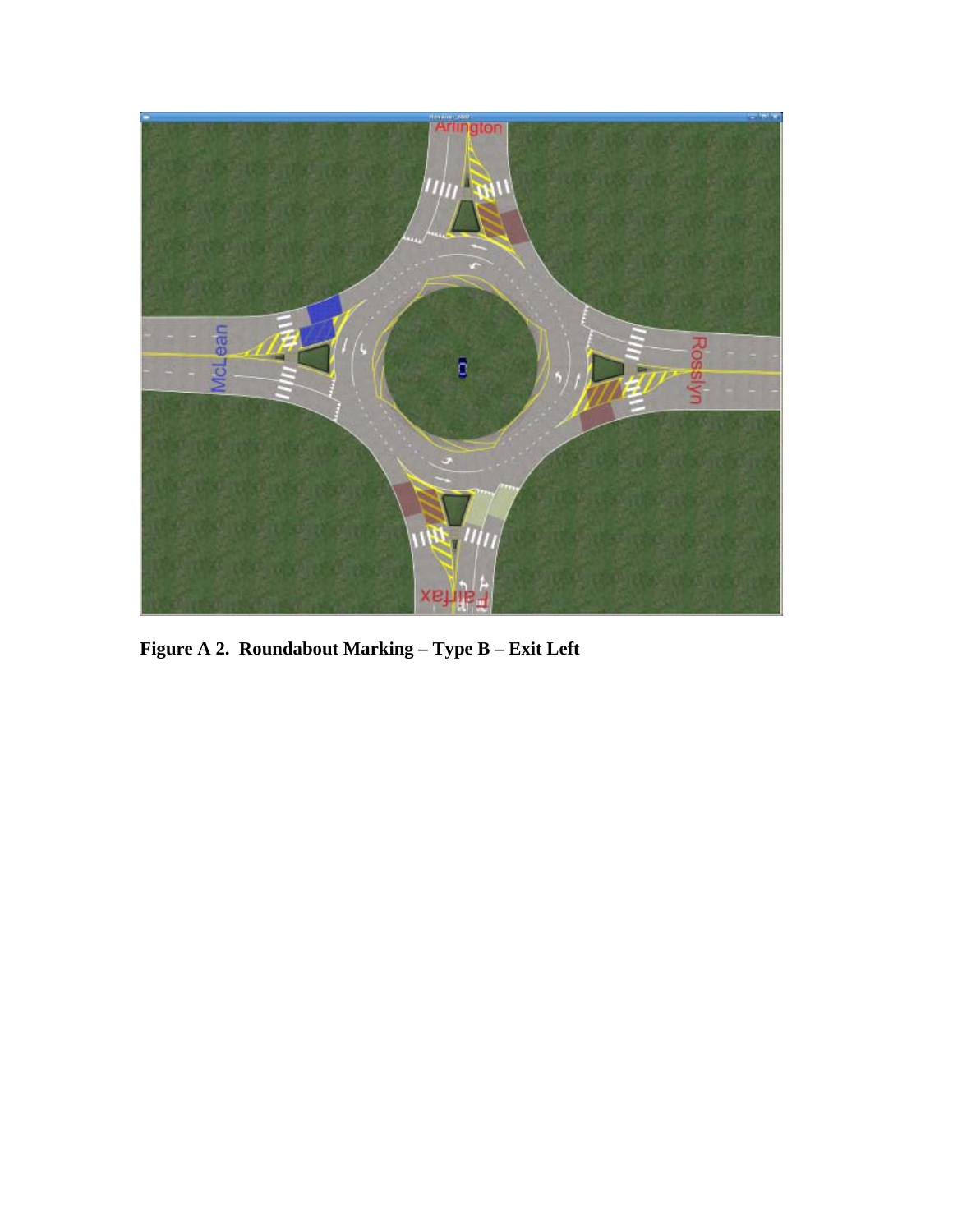

**Figure A 3. Roundabout Marking – Type C – Exit Right**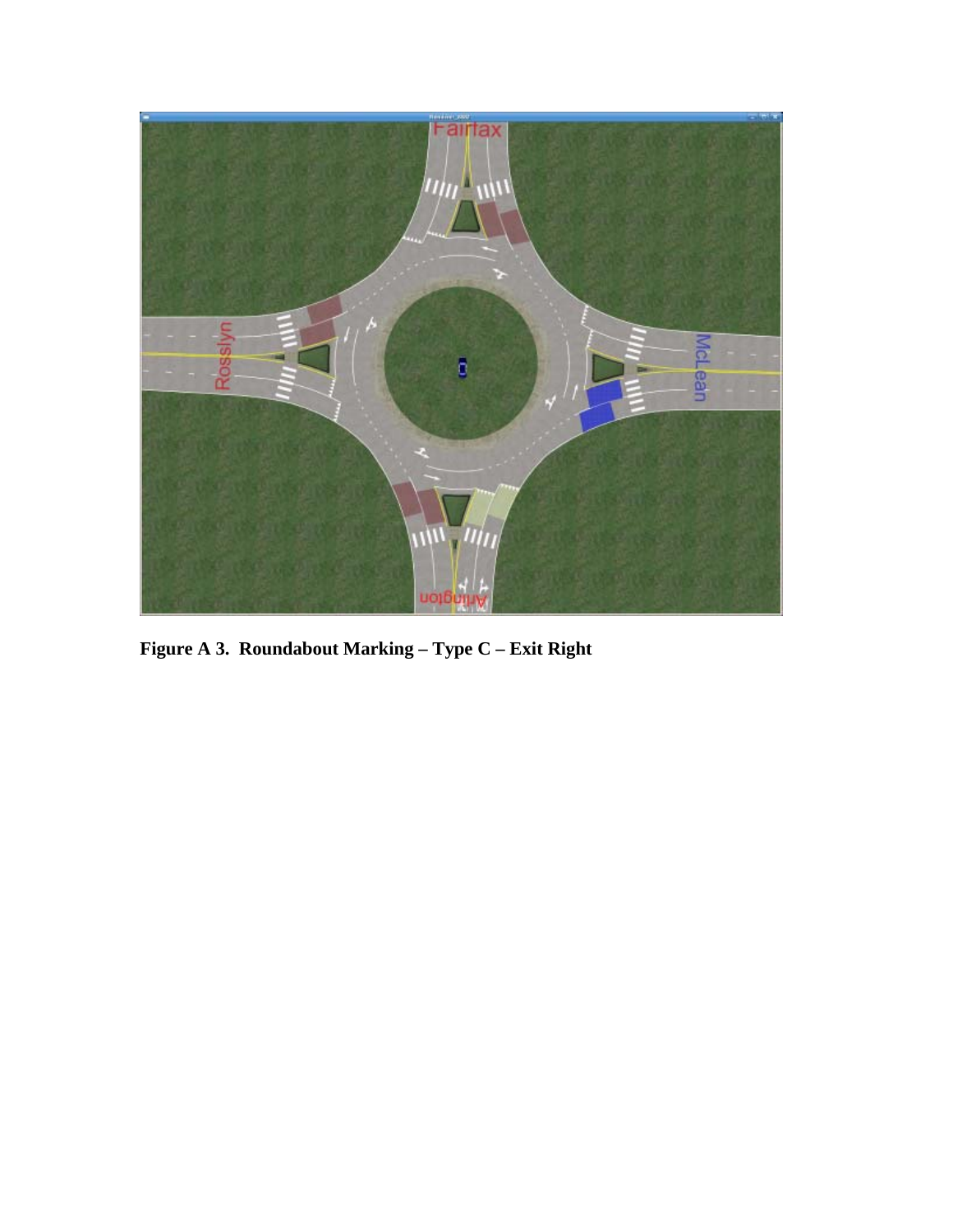

**Figure A 4. Roundabout Marking – Type D – Exit Right**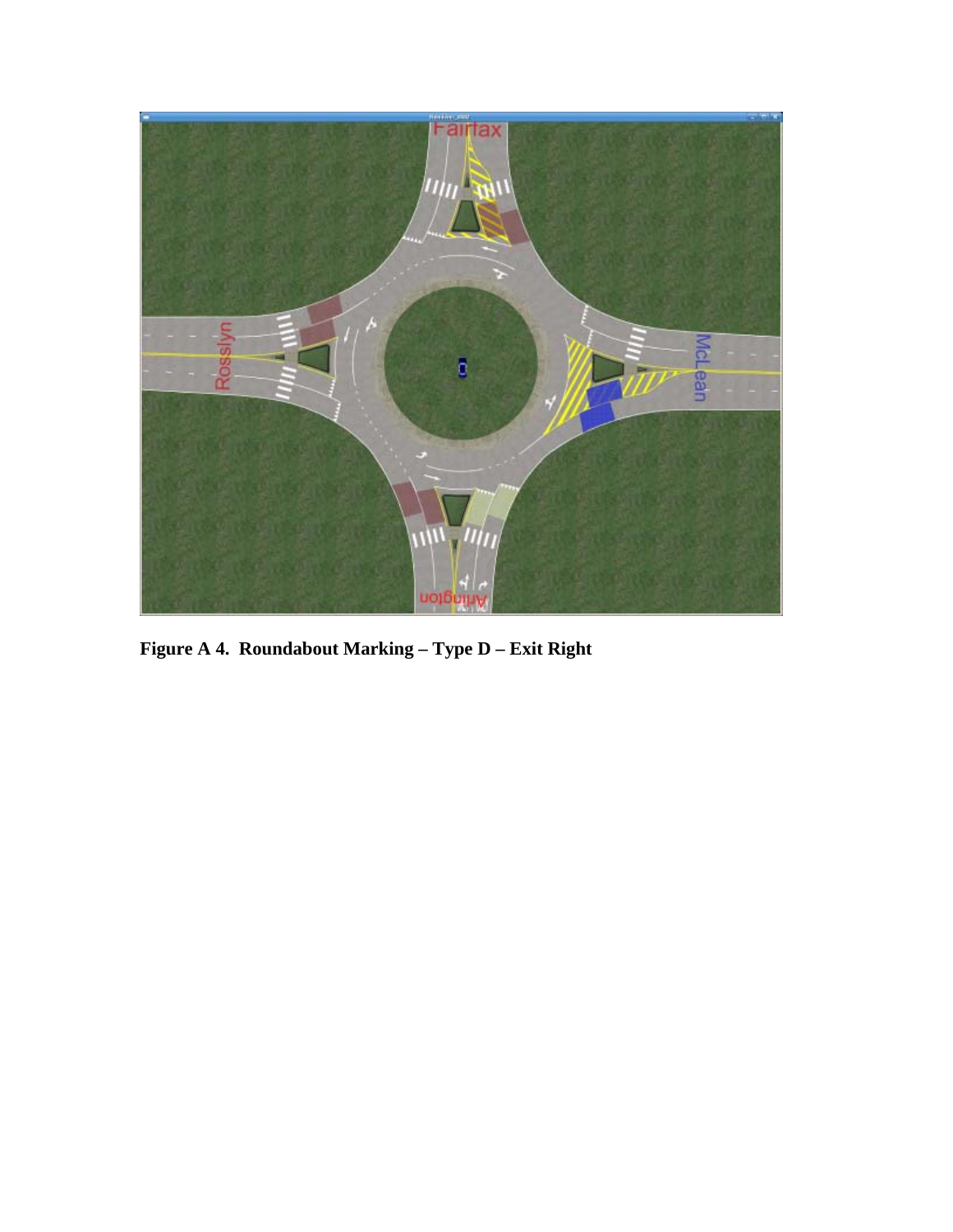

**Figure A 5. Roundabout Marking – Type E – Exit Straight**